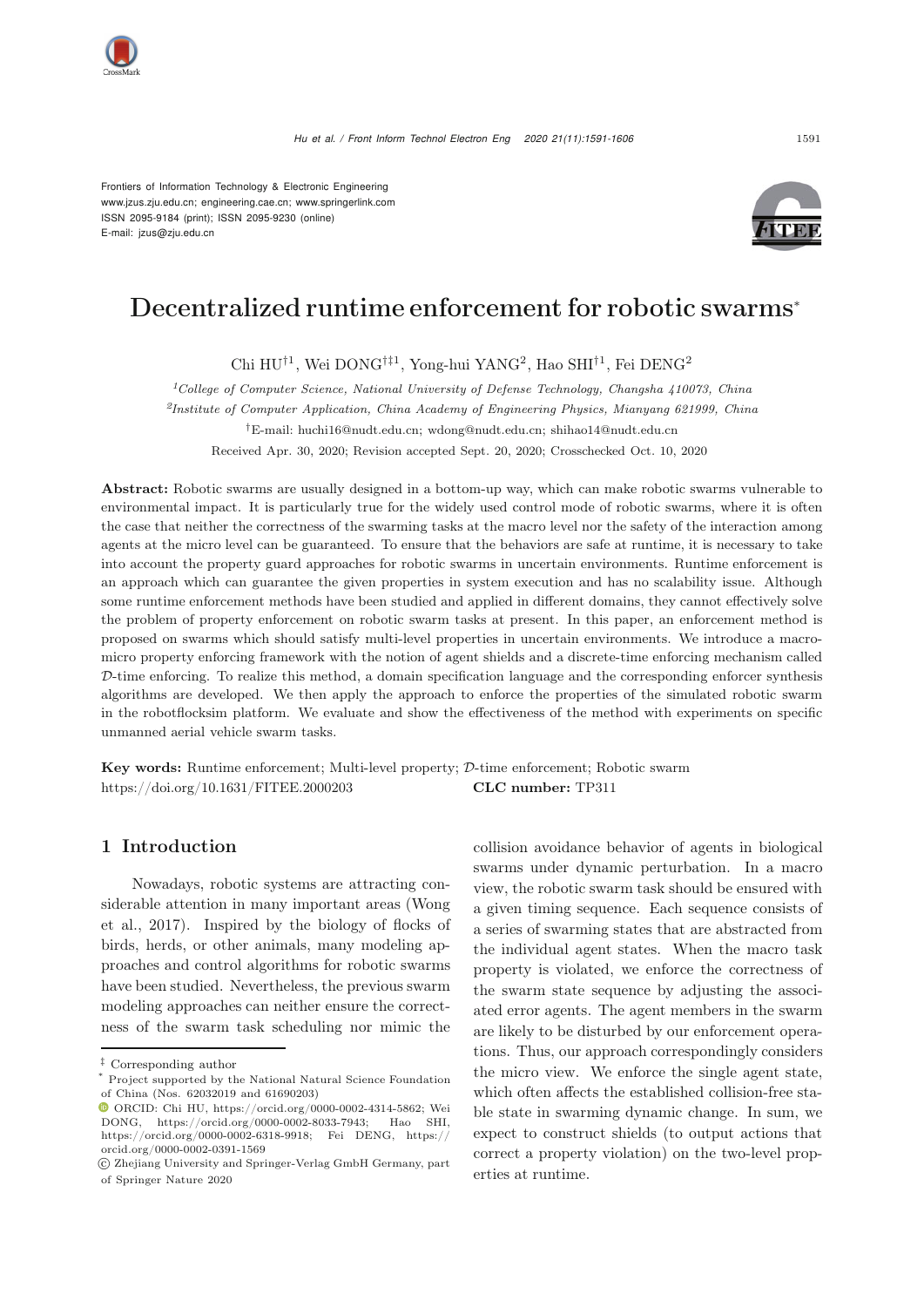Sinhuber et al. [\(2019\)](#page-15-1) stated that the swarm would first make an initial startle response after a sudden perturbation (property violation), and then relax into a steady state. Therefore, we believe that enforcing behaviors on the robotic swarm [\(Parr,](#page-14-0) [2013](#page-14-0)) should be a continuous driving force in a real multi-agent swarm system. On this basis, we propose a D-time (discrete-time) enforcement mechanism on robotic systems.

To enforce the continuous-time robotic state sequences at the two levels, we need to describe periodic and multi-agent specifications. In our previous work [\(Shi et al.](#page-15-2), [2017\)](#page-15-2), we used a periodic time interval to discretize the real-time property. The swarm states can be discretized into regular intervals, each separated from the next by a discrete-time interval.

In this study, we propose a runtime enforcement framework for a robotic swarm and implement the corresponding platform. The method includes a series of retrieval interfaces for monitoring the swarm states, macro-micro property monitor generation, D-time enforcer generation, discrete-time temporal logic, and a hierarchical specification language for describing the two-level property.

Our main contributions include:

1. A macro-micro (two-level) swarm runtime monitoring approach, which observes sequence violations in the overall swarm tasks and single agent violations under sudden perturbations, is implemented by monitoring hierarchical interfaces that can retrieve the needed states of a swarm. The interfaces are designed as an extendable way to customize the monitoring requirements.

2. A property enforcement mechanism called Dtime enforcement is proposed for the continuous-time state changing characteristics of swarms. We argue that since D-time enforcement works flexibly in time steps and requires no knowledge of the upcoming dynamic environmental states, it is also suitable for other continuous-time cyber-physical systems (CPSs) [\(Rajkumar et al.](#page-14-1), [2010](#page-14-1)).

3. Furthermore, a monitor specification language is designed that can specify safety properties and enforcement behaviors for robotic swarms with temporal and timed requirements.

4. We implement this runtime verification approach on robotflocksim, a swarm simulation tool [\(Vásárhelyi et al., 2018](#page-15-3)). The effect is demonstrated in experiments by a significant safety improvement.

Finally, we outline the industrial application challenges and discuss their potential solutions.

# 2 Related works

Early on, microscopic-agent-based swarm models were proposed [\(Reynolds](#page-15-4), [1987](#page-15-4)), followed by the typical flo[cking](#page-14-2) [models](#page-14-2) [in](#page-14-2) [collective](#page-14-2) [robotics](#page-14-2) [\(](#page-14-2)Brambilla et al., [2013](#page-14-2); [Floreano and Wood](#page-14-3), [2015](#page-14-3)). Then, there were a few works that included uncertainties from environmental impacts. In [Turgut et al.](#page-15-5) [\(2008](#page-15-5)) and [Gökçe and Şahin](#page-14-4) [\(2009\)](#page-14-4), the flocking models including motion constraints and collision avoidance were proposed. Overall, based on the works of these predecessors, robot flocking models under self-organized algorithms have been greatly improved. For example, [Vásárhelyi et al.](#page-15-3) [\(2018](#page-15-3)) carried out a self-organized approach with a real swarm of 30 drones. It is the largest outdoor aerial system without central control reported to date exhibiting flocking with uncertainty under environment impacts (e.g., collective collision and object avoidance).

The self-organized model of robotic swarms has attracted a significant number of research groups currently contributing to the field. From [Şahin et al.](#page-15-6) [\(2008](#page-15-6)), an incomplete list of such groups includes Caltech [\(Williams and Burdick](#page-15-7), [2006](#page-15-7); [Chung et al.](#page-14-5), [2018](#page-14-5)), Car[negie](#page-14-7) [Mellon](#page-14-7) [\(Khosla et al., 2002;](#page-14-6) Nagavalli et al., [2015](#page-14-7)), Ecole Polytechnique Lausanne [\(Mondada et al.](#page-14-8), [2005](#page-14-8); [Pugh and Martinoli, 2006\)](#page-14-9), Georgia Tech [\(Egerstedt et al., 2020\)](#page-14-10), and MIT [\(Schwager et al., 2006\)](#page-15-8). Nevertheless, the collective tasks of swarm robotics systems still face a series of challenges: robustness properties under extreme environments, safety under unexpected changes in complex swarming tasks, and a scalability problem under limited sensing, communication, and computation ca[pabilities.](#page-14-11) [Specifically,](#page-14-11) [nowadays,](#page-14-11) [as](#page-14-11) Fine and Shell [\(2013](#page-14-11)) remarked, "there is no consensus on the precise details of the motions needed to produce rich flocking motions under realistic sensing models, actuation, and dynamics constraints." As [Vásárhelyi et al.](#page-15-3) [\(2018\)](#page-15-3) showed, most works lack completeness and precision in terms of control and validation under uncertain environments, only a few have included motion constraints and collision avoidance [\(Reynolds, 1987](#page-15-4)[;](#page-14-4) [Turgut et al., 2008](#page-15-5)[;](#page-14-4) Gökçe and Şahin, [2009\)](#page-14-4), and none have handled motion constraints explicitly.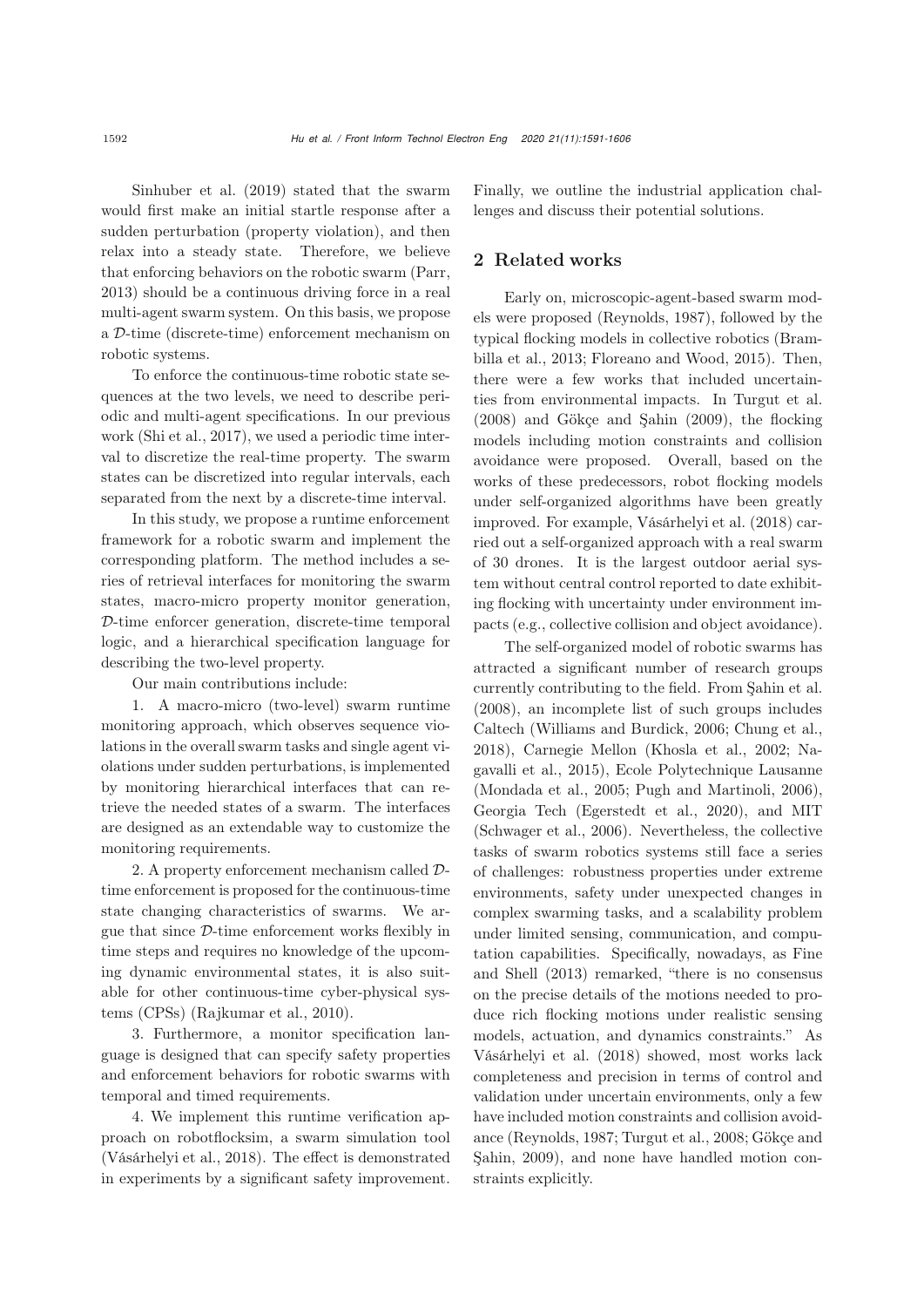In recent years, an increasing amount of research has been done on runtime enforcement in robotics. For example, [Könighofer et al.](#page-14-12) [\(2017](#page-14-12)) presented the first shield synthesis solution for reactive syste[ms](#page-14-13) [and](#page-14-13) [reported](#page-14-13) [experimental](#page-14-13) [results.](#page-14-13) Raju et al. [\(2019](#page-14-13)) presented the first approach for synthesizing shields at runtime on multi-agent systems. However, the previous works cannot solve the problem of swarm enforcement on swarming tasks. Moreover, the runtime construction of discrete enforcers with the multi-layer properties of robotic swarms is an unsolved problem. Thus, the work in this paper is unprecedented.

## 3 Preliminaries and motivations

## 3.1 Runtime enforcement and shields

Runtime enforcement (RE) is a technique to monitor the execution of a system at runtime and ensure compliance against a set of formal requirements [\(Pinisetty et al.](#page-14-14), [2017\)](#page-14-14). Application of the RE method on robotic swarms is rare at present. In this study, we use a domain specification to define the macro-micro properties and the corresponding initial values of the variables. Our swarm RE aims to ensure that the execution sequence satisfies the given property with the runtime monitor  $U$  and an enforcer generator.

As shown in Fig. 1, the given property  $\varphi$  is defined in the specification. When the property monitor takes the sequence  $\sigma$  of swarm events as input and finds a violation of the given property, then the enforcer can be generated at runtime, and the enforcing action will be added to the execution sequence.



Fig. 1 Runtime enforcement monitor context for robotic swarms

In this paper, the robotic execution  $\sigma$  can be any sequence of events over the event set  $E$ , i.e.,  $\sigma \in \mathbb{E}^*$  (Here,  $\mathbb{E}^*$  is the set of finite length strings made up of the elements in  $E$ ). We consider the robot execution violation as a deviation between the observed execution event sequence  $\sigma$  and the given property  $\varphi$  that the robot system should satisfy.

An execution violation might lead to a swarm mission failure or swarm destruction. In our swarm RE approach, we deploy monitors that can automatically observe and detect the execution violation against the expected safety property defined in the specification and generate the enforcers. Generally, the monitoring process should bring a low overhead to the execution correctness of the current robotic execution.

Formally, let  $\Sigma$  denote the alphabet of the robotic system instead of  $E$  in the real system. We consider the execution of robotic systems to be a finite word, i.e.,  $\omega$ . Here,  $\omega \in \Sigma^*$ . The concatenation of two words  $\omega$  and  $\omega'$  is denoted as  $\omega \cdot \omega'$ . Word  $\omega'$  is the prefix of word  $\omega$ , denoted as  $\omega' \leq \omega$ , whenever there exists a word  $\omega''$  such that  $\omega = \omega' \cdot \omega''$ . Thus, the property violation/satisfaction problem of robotic executions can be abstracted to check whether the intercepted word  $\omega$  is an element of the set of the finite words which satisfy the safety property  $\varphi$  (i.e., in a mathematical way, whether a given word  $\omega$  is included in the language  $\mathcal{L}(\varphi) \subseteq \varSigma^*$ ). Furthermore, the RE problem of a robotic swarm can be abstracted as  $E(\sigma', t) = (\sigma, t), \sigma \in \mathcal{L}(\varphi)$ . Here, the pair  $(\sigma, t)$  denotes an actual monitored execution at the current time  $t$ .  $E$  is an enforcement operation.

The goal of RE is to guarantee the correctness of a small set of critical properties at runtime. These properties might occasionally be violated by an uncertain environment. Thus, some pioneers would like to automatically construct a component in the target systems, called a shield. The shield corrects mainly the erroneous output at runtime when necessary. Moreover, changes to the execution path of the shield should be minimal. The enforcement operation E is implemented by a set of shields.

In this study, our shield is applied to robotic systems. We regard the robotic swarm to be a reactive system as  $\mathcal{D} = (Q, q_0, \Sigma_{\text{I}}, \Sigma_{\text{O}}, \delta, \lambda)$  is a Mealy machine, where  $Q$  is a finite set of swarm states,  $q_0 \in Q$  the initial state,  $\delta: Q \times \Sigma_I \to Q$  the complete transition function, and  $\lambda$  :  $Q \times \Sigma_{I} \rightarrow \Sigma_{O}$ the complete output function. Correspondingly, the decentralized agents are reactive subsystems  $\mathcal{D}_i = (Q_i, q_{0i}, \Sigma_{1i}, \Sigma_{\text{O}i}, \delta_i, \lambda_i)$ . The robotic swarm system designed in this study consists of agents, i.e.,  $\mathcal{D} \stackrel{\text{def}}{=} {\{\mathcal{D}_1, \mathcal{D}_2, \ldots, \mathcal{D}_{|\mathcal{U}|}\}},$  where  $\mathcal{U}$  represents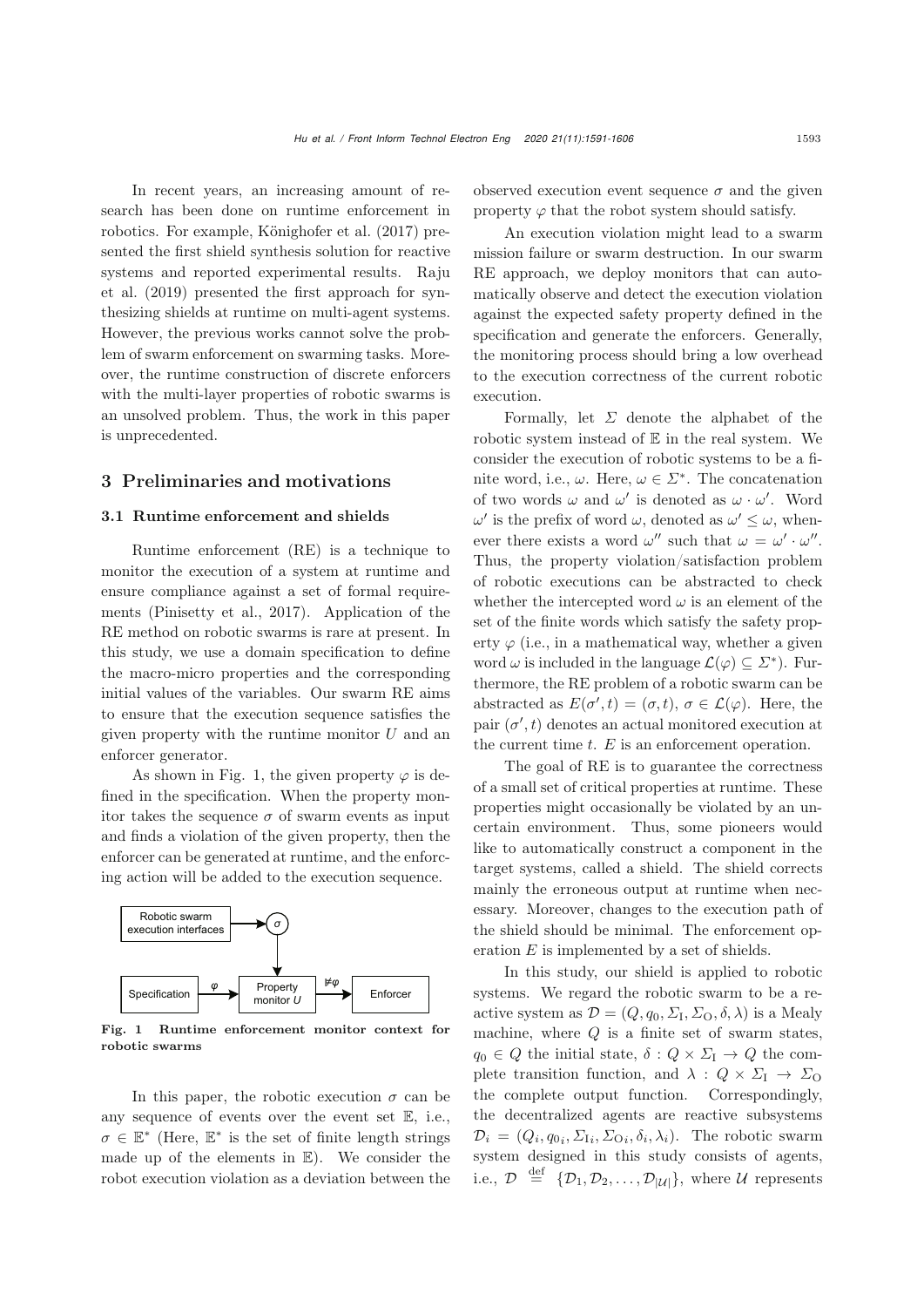the set of all agents. The enforcers generate the decentralized shields on every agent. It is defined as  $S \stackrel{\text{def}}{=} \{S_1, S_2, \ldots, S_{|\mathcal{U}|}\}.$  Here, the property shield  $S<sub>i</sub>$  is a set of similar reactive systems represented by a Mealy machine that will be described in detail in Section 3. Thus, the runtime enforcement on the swarm system is  $\mathcal{D} \circ S = {\mathcal{D}_1 \circ S_1, \mathcal{D}_2 \circ S_2, \ldots, \mathcal{D}_{|\mathcal{U}|} \circ S_{|\mathcal{U}|}}.$ Here, "∘" denotes the joint behavior of the original system and the shields. The generating and synthesizing approach for the shields will be discussed in our framework. The problem that execution trajectories changed by the shield are correct and can deviate minimally is discussed in this paper.

## 3.2 An illustrative example

To enforce the critical properties automatically and flexibly, we prefer a shield synthesis approach [\(Könighofer et al.](#page-14-12), [2017\)](#page-14-12) that automatically constructs two-level shields at runtime to avoid violation of these properties, instead of matching the current cognitive perturbation patterns or the wrong task sequence patterns and taking corresponding behavioral measurement. We give an illustrative example of the swarm enforcement here by referring to some main mission scenarios of unmanned aerial vehicles (UAVs) [\(Rasmussen et al.](#page-15-9), [2018\)](#page-15-9). In addition, we introduce the runtime enforcement and shield synthesis foundations related to our work.

We consider a robotic swarm that can move among four regions, i.e.,  $\Sigma = \{A, B, B', C\}$ , as shown in Fig. 2. We specify a macro-level property that the swarm should start from A and pass through B to region C under a self-organized modeling and control algorithm. The task states can be regarded as the position states of the overall swarm, which is shown as the region graph in Fig. 2. The moving behavior from  $B'$  to  $C$  immediately is not allowed in the specification. Intuitively, such a macro property involves the location state of the entire robotic swarm. However, different from the properties of agents, macro properties are occasionally uncertain. As shown in Fig. 2, Rmem.var.1 represents the state variable of a particular member of the robotic swarm with ID being 1. Corresponding, Swarm.var represents a particular swarming state. For example, we set the swarm location state Swarm.var $(A, t)=1$  to represent that the swarm is in region  $A$  at time  $t$ . Since the individual robots in the swarm may not be in the same region, we define Swarm.var $(A, t) = -1$ if the swarm state is uncertain.

#### 3.2.1 Safety properties

In this example, assume that there is an unexpected perturbation in  $C$  when the swarm is moving



Fig. 2 An illustrative example in the robotic swarm safety moving task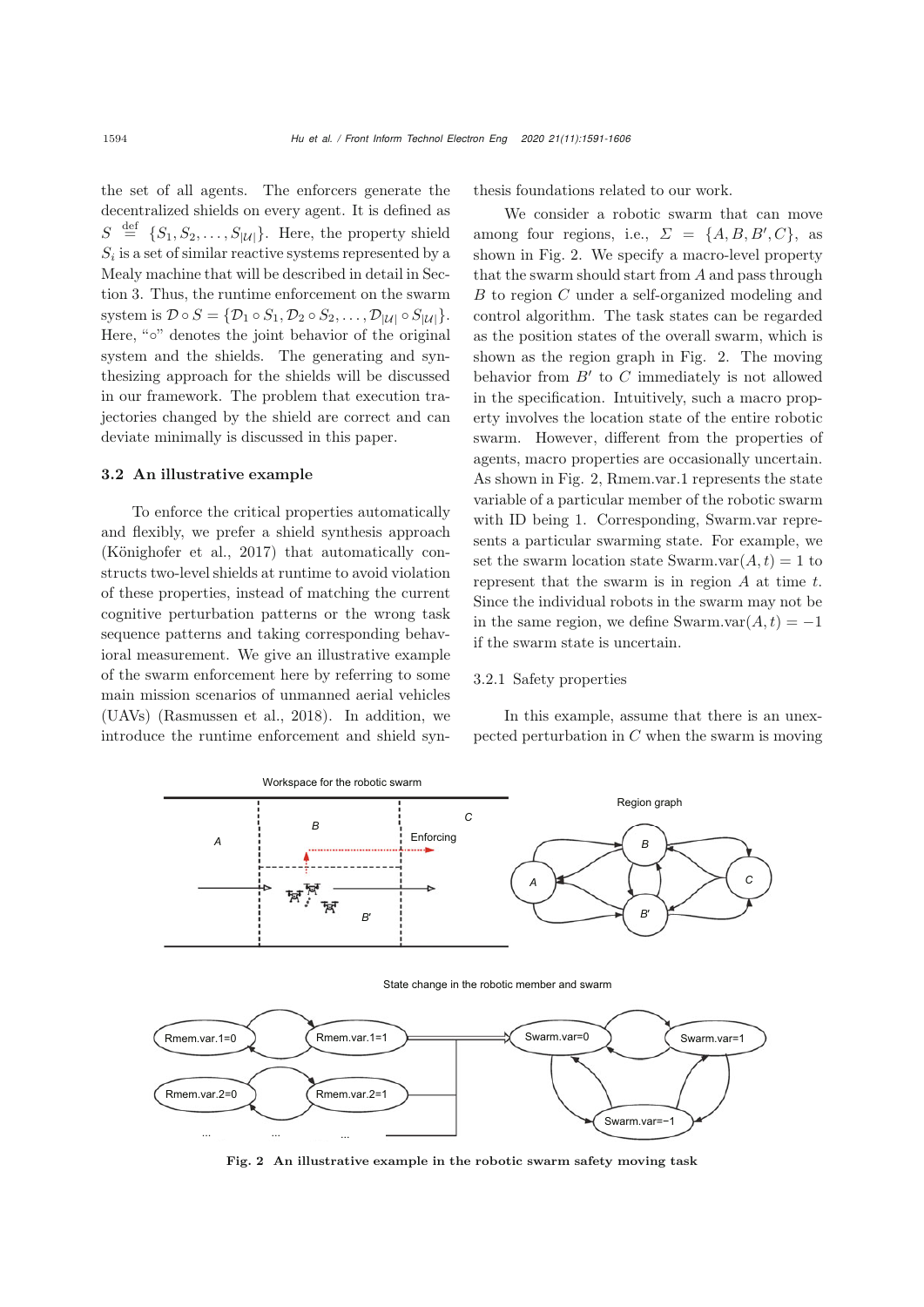from regions  $B$  to  $C$ . Specifically, one agent of the swarm should steer back to a wide space to avoid collisions with other neighbors when identifying the unexpected threats in region C. The micro-level flock safety enforcement operation should have the highest priority. Finally, the output agent behaviors from our shields should satisfy both the global task planning and the micro-level collision-free safety properties.

Thus, we declare the macro-micro safety requirements (REQs) in our illustrative example:

## 1. REQ1

The macro property for the task requirement of the robotic swarm in our example is that the swarm moves strictly in the order from  $A$  to  $B$  and then to C.

#### 2. REQ2

The property for the local safety requirement of the robotic agents in our example is that the robotic sensors on the swarm cannot receive three consecutive collision alerts in 500 ms.

The specification for the above safety properties and the corresponding enforcement methods will be discussed later.

#### 3.2.2 Robotic state enforcement

In Fig. 2, we model the region of operation for swarm agents as a hierarchical labeling system. For example, we assume that the sensor of a single robot receives the locating state Rmem.loc. $i \in$  $\{A, B, B', C\}$ , which represents the signal of a robot state in the four regions. All states of the robot members make up the swarm states. The given property  $\varphi(t)$  specifies Swarm.loc(A, t) = 1, which means that all the locations of agents are in A at *t*. The property  $\varphi(t)$  can be defined on agents in the system as

$$
\varphi(t) ::= \text{Swarm.loc}(A, t) = 1
$$
  

$$
::= \wedge_{i \in \{1, ..., |\mathcal{U}|\}} \text{Rmem.loc.}i(A, t) = 1.
$$
 (1)

If the locating state of robot*i* violates the given property  $\varphi$ , we try to transfer the robot direction, which is denoted as Rmem.dir. $i \in \{\text{ff}, \text{ll}, \text{rr}, \text{bb}\}\.$  Here, ff, ll, rr, and bb represent the moving forward, turning left, turning right, and steering back, respectively. If robot *i* is mounting a shield, the shield may make a correction in the output signals to change the moving direction output from ff to bb, i.e.,  $S_i(f) = bb$ . Shields play the role of transferring the violated input trajectory to the right output trajectory. Note that the moving states between regions do not happen instantaneously. The moving and enforcing behaviors output  $\sigma$  is usually an action implemented by executing the (set of) underlying continuous controllers of a robot, e.g., an enforcing output of steering 90◦. It takes some time to enforce the safety property.

#### 3.3 Specification and temporal logic

In the RE specification for a robotic swarm, formally, a property  $\varphi$  is described with some temporal logic such as linear temporal logic (LTL) [\(Pnueli](#page-14-15), [1977](#page-14-15)). To describe the periodic specification, in our previous work [\(Shi et al.](#page-15-2), [2017](#page-15-2)), we used the periodic nature of the embedded system to discretize the real-time property and replace the real number in the time constraint with the number of CPU clock cycles. The discrete-time metric temporal logic (DT-MTL) we used is obtained by adding temporal operators in LTL with discrete-time intervals. Compared with MTL, its computational complexity is reduced. DT-MTL has been applied to many important control systems. For example, it has been used to describe the real-time properties of NASA's unmanned robotics systems [\(Reinbacher et al.](#page-15-10), [2014](#page-15-10)).

We design our robot monitoring specification language based on DT-MTL. With the time interval  $I = [t, t'],$  where  $t, t' \in \mathbb{N}$ , the syntax of DT-MTL is similar to LTL [\(Reinbacher et al.](#page-15-10), [2014](#page-15-10)).

Definition 1 (Syntax of DT-MTL) Let AP be the set of atomic propositions,  $p \in AP$ . The discretetime MTL formula  $\varphi$  can be defined as

$$
\varphi ::= p | \neg \varphi | \varphi_1 \wedge \varphi_2 | \bigcirc \varphi | \varphi_1 \mathcal{U}_I \varphi_2, (2)
$$

where  $\bigcirc \varphi$  represents that the property  $\varphi$  should be satisfied at the next time point.

To be convenient, derived temporal operators are usually defined as follows:

$$
\Diamond_I \varphi \triangleq \text{ true } \mathcal{U}_I \varphi, \quad \Box_I \varphi \triangleq \neg \Diamond_I \neg \varphi. \quad (3)
$$

**Definition 2** (Semantics of DT-MTL) Let  $\pi$  =  $a_0 a_1 \cdots \in \Sigma^{\omega}$  be an infinite word and  $i \in \mathbb{N}$  be a time point. The semantics of DT-MTL is defined as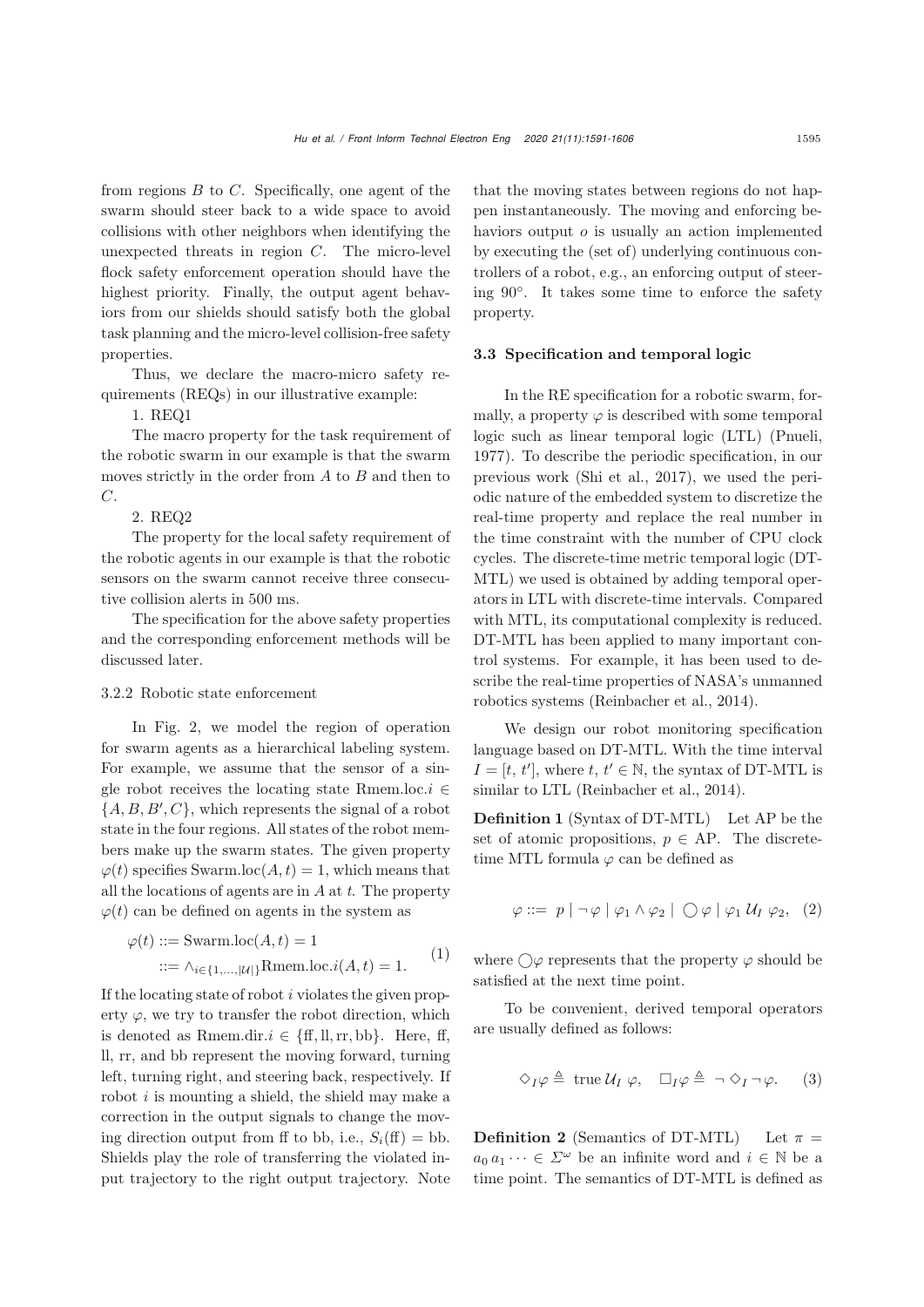follows:

$$
\pi(i) \models \begin{cases}\nP_{\text{Atom}}, & \text{if on } \pi(i), P_{\text{Atom}} \text{ is true,} \\
\neg \varphi, & \text{if } \pi(i) \not\vDash \varphi, \\
\varphi_1 \wedge \varphi_2, & \text{if } \pi(i) \models \varphi_1 \text{ and } \pi(i) \models \varphi_2, \\
\bigcirc \varphi, & \text{if } \pi(i+1) \models \varphi, \\
\varphi_1 U_I \varphi_2, & \text{if } \exists j \in I : \pi(i+j) \models \varphi_2, \\
& \text{and } \forall k, 0 \le k < j : \pi(i+k) \models \varphi_1, \\
\Box_I \varphi, & \text{if for all } j \in I, \pi(i+j) \models \varphi.\n\end{cases}
$$
\n(4)

We use the monitor generation algorithm for MTL [\(Dreossi et al., 2019\)](#page-14-16) and our previous work [\(Hu et al., 2020](#page-14-17)) to implement the runtime monitoring of DT-MTL properties.

# 4 Macro-micro runtime enforcement for a robotic swarm

In this study, conceptually, we wish to enforce the properties of a robotic swarm system organized as our example, with a robotic control model producing actions, and for every action produced, the underlying robotic execution system returns a result to the target control model for computing the next action. Results may be exceptions or void or unit values, so all actions can be considered to produce results. For simplication, we assume that all the robotic actions are synchronous; after the application produces an action a, it cannot produce another action until receiving a result for a. In contrast, the robotic action shield can be viewed as one monitor result, in which all agent actions are fully asynchronous (because shields can buffer without executing an unbounded number of actions).

### 4.1 Macro-micro properties

Fig. 3b shows how we think of a macro-micro monitor enforcing the swarm system in Fig. 2. In Fig. 3b, the monitor interposes on and generates the enforcers to transform actions and results. Enforcers ensure that the actions are actually executed, and that the results actually returned to the control model are valid (i.e., have the desired macro-micro properties). The monitor may be or may not be inlined into the target control algorithms.

The two-level enforcement mechanism capability for transforming the results of actions is novel among general runtime enforcement models, as far



Fig. 3 An untrusted robotic control model that executes actions on a robotic swarm system and receives results for those actions (a) and a macro-micro monitor that interposes on and enforces the validity of the robotic actions executed and the results returned by synthesizing enforcers (b)

as we are aware of. However, this ability is crucial for enforcing many swarming task policies, which may require (trusted) mechanisms to sanitize the results of actions before a (an untrusted) control algorithm accesses those results. For example, policies may require the swarm to move in an ordered sequence to the regions when macro-level swarm organizing applications retrieve the to-do lists, but the robotic system might be impacted by malicious data or sudden environmental changes. Because existing swarm control frameworks do not monitor actions to allow changing of results, one cannot use existing models to specify or guarantee the correctness of a swarm task and the collision-free policies of agents without such an enforcement mechanism.

To enforce the safety properties (REQ) in our illustrative example, in the RE framework, we trace the robotic swarm execution sequence  $\sigma$  and construct two kinds of monitors to observe the truth values of the macro-micro properties. The macro property monitor  $U$  is to observe the truth values of swarming task properties given in the specification, i.e., REQ1. The micro property monitor  $C$  is to calculate the deviation of specified agent safety properties, i.e., REQ2. Here, our decentralized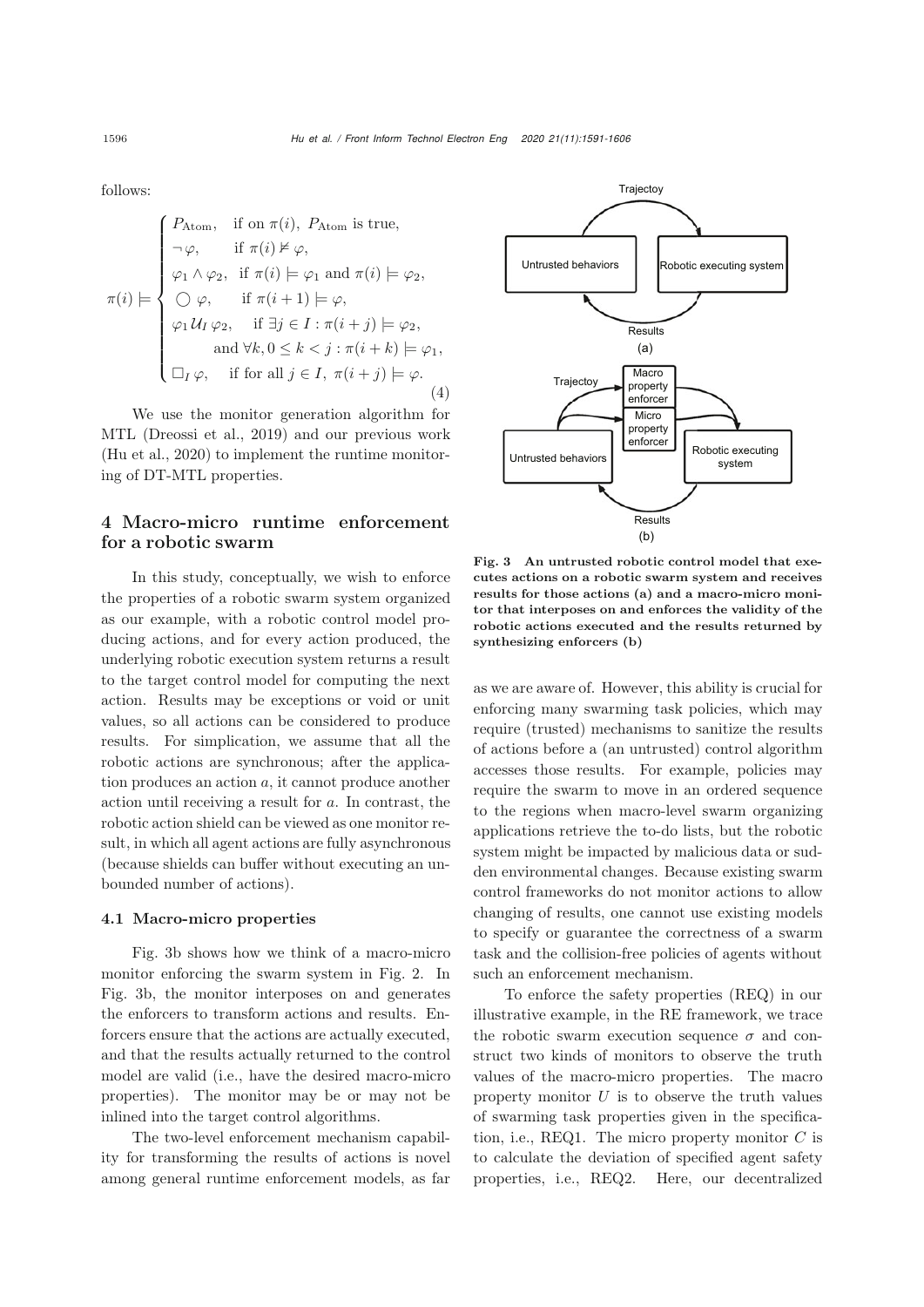monitor des[ign](#page-14-18) [is](#page-14-18) [inspired](#page-14-18) [by](#page-14-18) [a](#page-14-18) [similar](#page-14-18) [work](#page-14-18) [\(](#page-14-18)Bauer and Falcone, [2016](#page-14-18)). If violations are monitored, the enforcer can be generated automatically (Fig. 4).

## 4.2 Property specification

In our RE specification, specification of all the swarm properties is not supported. Briefly, we focus on the swarming task requirements and individual robot requirements. At these two levels, we define a custom kind of property that considers the task sequence and individual robot properties as the macromicro property of robotic swarms. For example, in a specification  $\varphi$ , we specify the moving sequence of a robotic swarm between regions and the immediate return of a single robot when its battery is low.

To define the two-level property  $\varphi$  and enforcing actions in Fig. 4, we have proposed a novel hierarchic[al](#page-14-17) [specification](#page-14-17) [language](#page-14-17) [in](#page-14-17) [a](#page-14-17) [previous](#page-14-17) [work](#page-14-17) [\(](#page-14-17)Hu et al., [2020\)](#page-14-17). First, our specification declares swarm sensor inputs, initial states, and enforcement information. We can describe the macro-micro property in DT-MTL logic. The syntax is shown as follows:

```
\langle Specification > SwarmID ::= {
   \langle Config parameters \rangle ::= \{Version: [string] | initBotNum: [int] | maxV: [float]
      ParaConf: [int] \cdotsData: [float] \cdots}
   \langle Atomic proposition > AP ::= {
      Rmem.var<sub>1</sub>.i ∗ Rmem.var<sub>2</sub>.i | Rmem.var.i ∗ a_val |
Rmem.loc.i = a loc | Rmem.port.i = a port
       SwarmID.var ::= x \in \bigcup_{i \in \{1,...,|\mathcal{U}|\}} Rmem.var.i<br>a.val ::= v \in Data a.loc ::= v \in Data[]
                                         a.\overline{\text{loc}} := v \in \text{Data}[\ ]}
   < Macro property > \varphi_s ::= \{AP |\neg \varphi| \varphi_1 \wedge \varphi_2 | \bigcirc \varphi | \varphi_1 \mathcal{U}_I \varphi_2}@ {<text Flocking enforcing action >}
   < Micro property > \varphi_a ::= \{AP |\neg \varphi| \varphi_1 \wedge \varphi_2 | \bigcirc \varphi | \varphi_1 \mathcal{U}_I \varphi_2}@ {<text Agent enforcing action >}
   }
```
Our algorithms can parse the specification and generate the monitors. The enforcers are automatically generated in this process. In parallel threads, the monitoring interfaces obtain the multi-robot data from the execution and convert them to the truth value of  $\{0, 1\}$ .

Generally, the atomic propositions in the property are made up of robotic sensor events. For instance, an atomic proposition of the property can express a state of the last executed port, a speed value of a robot member, or the current location of a robot member. Formally, an event of the swarm can be defined as a state formula over the atomic propositions of the robot members expressed in the syntax of the specification (where  $* \in \{ \langle \leq, \leq, =, \neq, \geq, \geq \}$ ).

The enforcing action declared in the specification contains actions that we can take on swarms and individual agents. For example, the partial enforcing actions in our illustrative example are:

(1) flocking enforcing actions (turning 90◦, scattering, and stop);

(2) agent enforcing action (turning  $90°$ ).

Take "turning 90◦" as an example. By calculating how many turning operations are inserted, the enforcement in four directions is realized. The directions are expressed as ff, ll, rr, and bb. The enforcing action generation is implemented through the enforcing automaton that will be covered next.

## 4.3 Enforcing automaton

We form two edit automatons [\(Ligatti et al.](#page-14-19), [2005](#page-14-19)) (macro and micro) for enforcing the swarming properties. Our machine is described by a fivetuple form  $(Q, q_0, \delta, \gamma, \omega)$  defined with respect to the robotic swarm system  $(\mathcal{A}, \Sigma)$ . Here,  $\mathcal A$  represents all actions in the robotic swarm, and  $\Sigma$  represents all states of the swarm. In the five-tuple form, Q specifies the possible automaton states, and  $q_0$  is the initial state. The partial function  $\delta : \mathcal{A} \times Q \to Q$ specifies the transition function for the automaton.  $\gamma$  specifies the insertion of a finite sequence of actions into the swarm's action sequence. The partial function  $\omega$  indicates whether the action in question is to be inserted or not. The partial functions  $\delta$  and  $\omega$  have the same domain, while  $\delta$  and  $\gamma$  have disjoint domains.

To specify the execution of our macro-micro enforcing edit automaton, we use labeled operational semantics. The basic single-step judgment will have the form of  $(\sigma, q) \stackrel{\tau}{\rightarrow} E(a', q')$ , where  $\sigma$  denotes the sequence of the original actions of the target program, q denotes the current state of the automaton,  $a'$  and  $q'$  denote the action sequence and state after the automaton takes a single step respectively, and  $\tau$ denotes the sequence of actions produced by the automaton. The input sequence  $\sigma$  is not observable to the outside world, whereas the output  $\tau$  is observable (i.e.,  $\tau$  may be any element of  $\mathcal{A}^*$ ).

In our approach, we use the single-step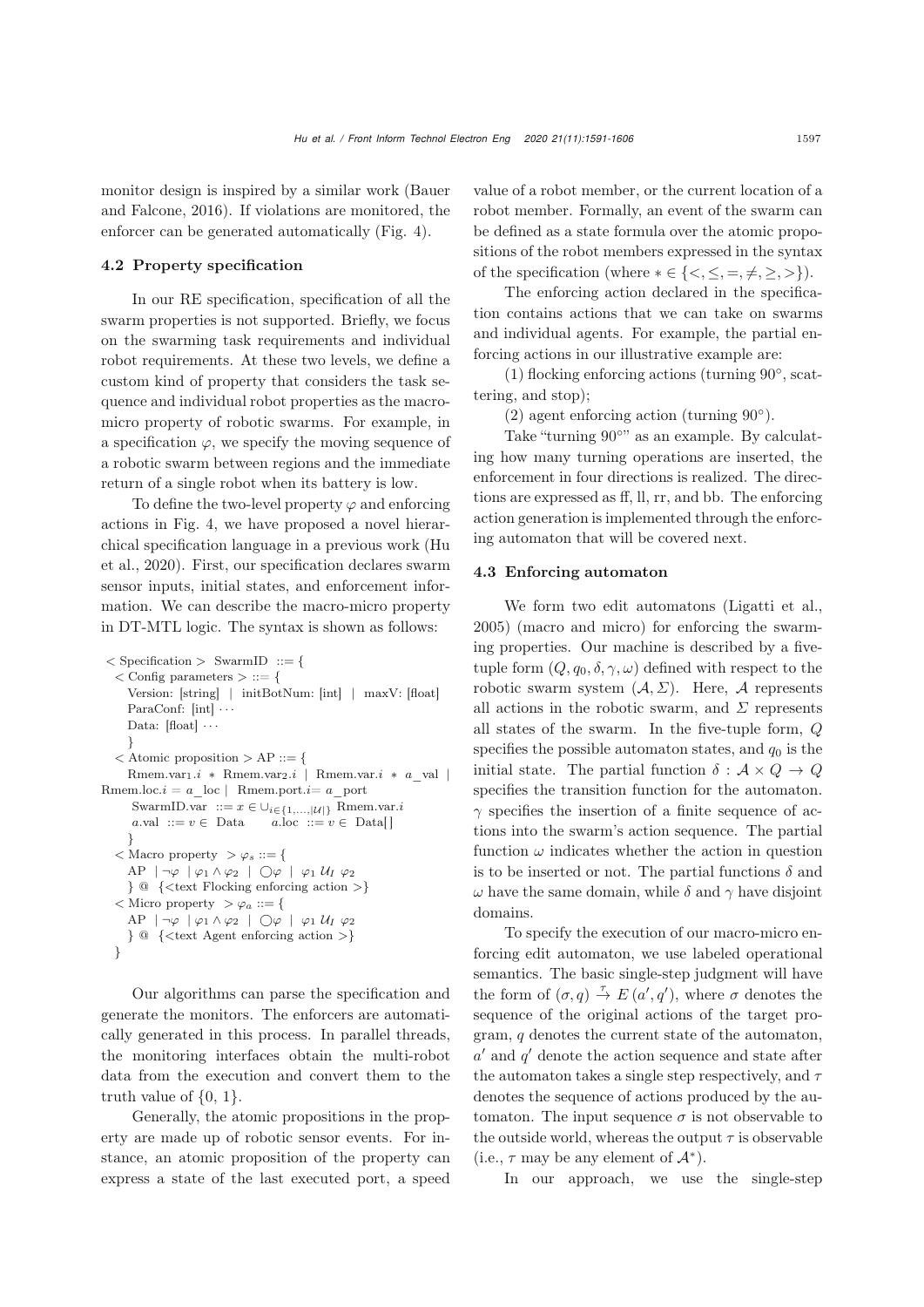

Fig. 4 Our runtime enforcement approach framework in a robotic swarm

enforcement semantics of edit automata as follows:

$$
\begin{cases}\n(\sigma, q) \stackrel{\tau}{\rightarrow} E(a', q'), \text{ if } \sigma = a, a' \text{ and} \\
\gamma(a, q) = \tau, q' \text{ for E-INS}, \\
(\sigma, q) \stackrel{\cdot}{\rightarrow} E(\cdot, q), \text{ otherwise for E-STOP},\n\end{cases}
$$
\n(5)

where the symbol "." denotes the empty sequence. Because of the continuous-time characteristic of robotic swarms, the suppression operation of actions in a control model is difficult to achieve. Thus, we believe that it is a more feasible approach to construct remedial enforcement operations. We define the rule E-INS as an insert operation (rather than accepting an action  $a$ , the automaton then suppresses the original a), and its presence allows acceptance of action in only one step. This simplifies the specification of the automaton and decreases its running time. Similarly, the effect of rule E-STOP can be accomplished by stopping any further robotic sequence input. It is obvious that different violations of properties will construct different enforcers that will construct corresponding decentralized shields on agents. The construction approach is discussed in detail in the next section.

In the illustrative example in Section 3, we discuss the macro-micro property. The property is that a swarm moves strictly in the order from A to B and then to  $C$ , and cannot receive the collision threats in three consecutive cycles. The single robot of a swarm system takes the collision warning (cw) of the robot sensor as an input. The swarm location variable is the value of the swarm location interface from all agents (loc). For simplication, we assume that the collision warning signals are Boolean numbers. The loc variable varies from  $A$  loc to  $C$  loc. The macro-micro requirements (REQ) and enforcing actions (ENF) are as follows:

1. REQ

As shown in Fig. 4, the construction of shields by the property enforcer needs the observed violation

illustrative example in Section 3.

2. ENF

or turning 90◦.

result and the deviation degree assessment. Thus, the deviation of this safety property can be regarded as a pathfinder which determines the right shield operation with the minimized deviation. For example, the swarming robots are threatened by numerous collision warning signals. Then the agent under the shield should rotate by a specific degree (abstracted as ff, ll, rr, and bb) by calculating how many enforcing actions need to be taken. The example should take into account the following specification with the formal property:

The macro-micro properties are declared in the

The enforcing action may be E-INS, scattering,

$$
\begin{cases}\n\varphi_s ::= (\text{Swarm}.\text{loc} = A \_\text{loc} \mathcal{U} \text{Swarm}.\text{loc} = ? \_\text{loc})\mathcal{U} \\
((\text{Swarm}.\text{loc} = B \_\text{loc} \mathcal{U} \text{Swarm}.\text{loc} = ? \_\text{loc}) \\
\wedge \bigcirc (\text{Swarm}.\text{loc} = ? \_\text{loc} \mathcal{U} \text{Swarm}.\text{loc} = C \_\text{loc}), \\
\varphi_a ::= \neg(\vee_{i=1}^n \text{Rmem}.\text{cw}.i \wedge \bigcirc_{[0,5]} \vee_{i=1}^n \text{Rmem}.\text{cw}.i) \\
\wedge \bigcirc_{[5,10]} \vee_{i=1}^n \text{Rmem}.\text{cw}.i).\n\end{cases}
$$
\n(6)

Here, "? loc" denotes the uncertain swarming state. "[0, 5]" denotes a time interval from 0 to 500 ms since our discrete-time period is 100 ms. Rmem.cw. $i=1$  denotes that the robot i receives the collision warning. We use the two properties as our macro-micro properties and construct the corresponding monitor (a DT-MTL logic parsing algorithm, non-automaton). Then, we can generate the D-time enforcement shield by the enforcers of the two monitors. It is discussed below:

The safety property enforcement needs a corresponding deviation pathfinder. Thus, in this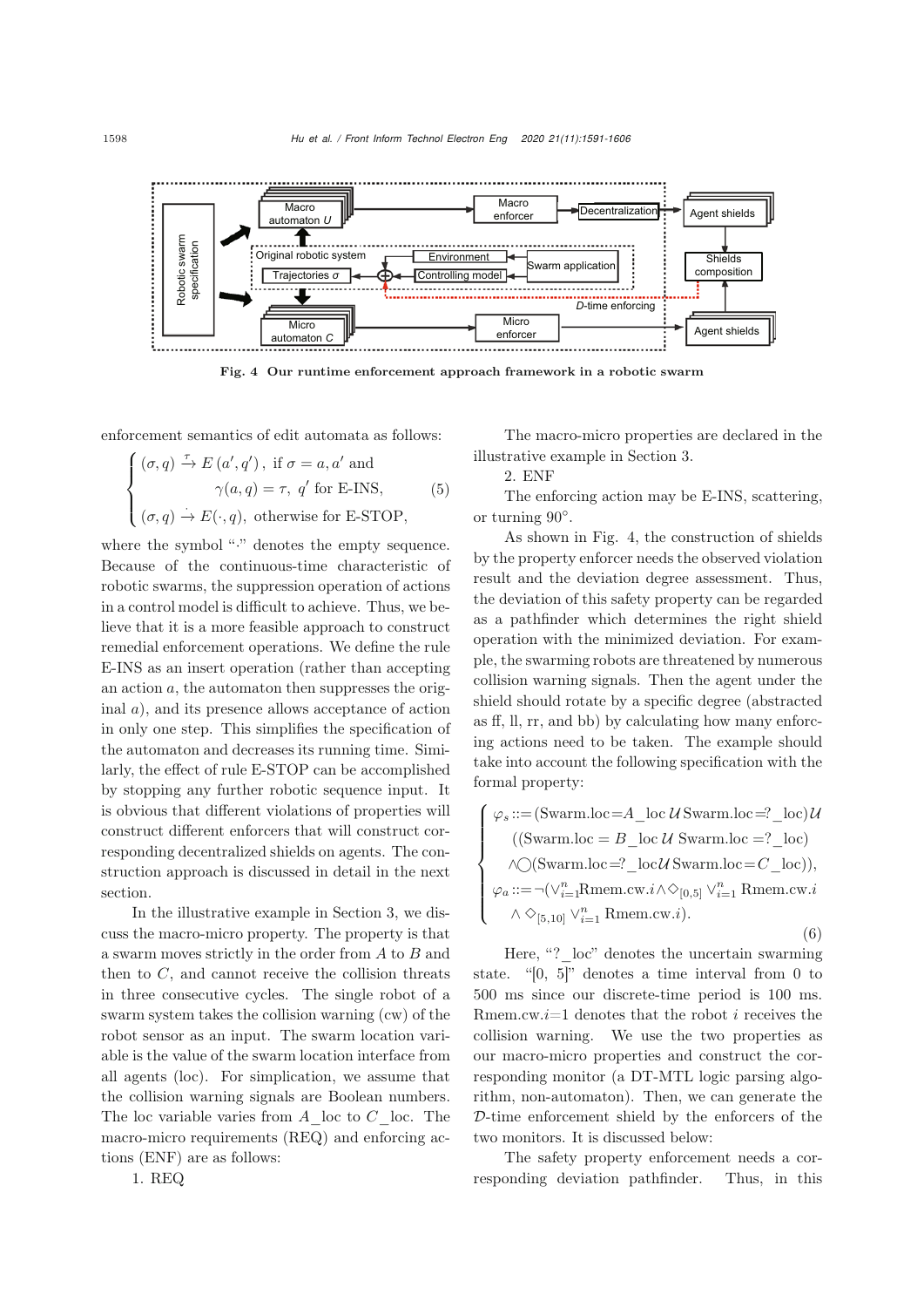example, if there is a violation of the macro property where the swarm attempts to enter  $C$  through  $B'$ , we should rotate the direction of the swarm movement. The deviation variable is defined as the number of steps that can be returned to the normal task goal, i.e., the step number that the swarm takes to get back to region B. We denote the enforcing action as enforceAct. The deviationVal.min( $\cdot$ ) function calculates the minimum deviation for different shield operations:

$$
enforceAct ::= deviationVal.min(ff, ll, rr, bb). (7)
$$

#### 4.4 D-time enforcement

As shown in Fig. 5, we propose a domain discrete-time enforcement mechanism for robotic swarm systems. To ensure the global task of swarms under dangerous environments, we construct decentralized shields for execution only once each time a violation of a property is first monitored in the discrete-time interval. We denote this enforcement execution as  $\delta'_{(1)}$ . The D-time enforcement is to synthesize the enforcement shields onto the decentralized agents. We use the enforcement shield output as the input of the agent control model, because the agents' micro-level control output ultimately determines the actual execution of the robotic system. From an external point of view, we think that the final action after D-time enforcement is synchronized.

Intuitively, enforcers start interfering only when they must, and the enforcing actions depend on the output of the deviation calculation algorithm. This shield is constructed on a discrete-time interval where the violation occurs and continues until the end of the time interval. This process is shown in Fig. 5.

The D-time enforcement design is based on the



Fig. 5 D-time enforcement approach based on the shield output and the original control output within a discrete-time interval

property shields, a reactive system represented by a Mealy machine  $S = (Q, q_0, \Sigma_{\rm I}, \Sigma_{\rm O}, \delta, \lambda)$ . Assume that our micro-level agents' designed control is also a reactive system,  $\mathcal{D} = (Q, q_0, \Sigma, \Sigma_{\text{O}}, \delta'_{(1)}, \lambda')$ , where  $\Sigma = \Sigma_{\rm I} \cup \Sigma_{\rm O}$  is the set of new input symbols. The composition  $\mathcal{D} \circ S$  is  $(\hat{Q}, \hat{q}_0, \Sigma_{\mathrm{I}}, \Sigma_{\mathrm{O}}, \hat{\delta}, \hat{\lambda}),$  where  $\hat{Q} \ = \ Q,\hat{q}_0 \ = \ q_0, \ \text{and} \ \hat{\delta\, (q, \sigma_{\text{I}}) \ = \ \delta'_{(1)}\left(\lambda\left(\hat{q}, \sigma_{\text{I}}\right), \sigma_{\text{I}}\right)$ is the transition function.

Thus, we observe the violation and execute the final enforcing action  $\hat{\delta}$  by the shields once to ensure the swarming macro-micro property.

The D-time enforcement method is proposed to extend the RE theory to robotic systems in a discrete-time way. Using D-time enforcement, we can enforce robotic execution by referring to previous works in non-continuous systems.

## 5 Shield construction for enforcement

In this section, we formally define the enforcement shield construction problem. Enforcement of the swarm behaviors under threats must involve a reactive capability, i.e., a capability to correct the violation in the same control step. Furthermore, it must be constructed solely from the swarming safety properties denoted as  $\varphi$ , regardless of the implementation details of the design (the robotic system may be a black box). This ensures the simplicity of the enforcer as well as the scalability of the enforcement synthesizer.

From the macro-micro enforcing automaton in our approach framework, we can generate the single enforcing action  $E_{\varphi}$ . For example, we modify the swarming direction from  $B'$  to  $B$  (Fig. 6), steer the direction of robot 1 to avoid colliding with robot 2, and turn a robot to avoid colliding with the wall.

To monitor the property violation, we devise a m[onitoring](#page-14-17) [algorithm](#page-14-17) [from](#page-14-17) [our](#page-14-17) [previous](#page-14-17) [work](#page-14-17) [\(](#page-14-17)Hu et al.[,](#page-14-16) [2020](#page-14-17)[\)](#page-14-16) [and](#page-14-16) [the](#page-14-16) [Python](#page-14-16) [library](#page-14-16) [for](#page-14-16) [MTL](#page-14-16) [\(](#page-14-16)Dreossi et al., [2019](#page-14-16)). It processes the runtime robotic states. In other words, the algorithm is an infinite loop that waits for input robotic states (letters of the alphabet  $\Sigma$ ). If the monitored sequence of states following the current robotic state does not satisfy  $\varphi$ , then we hold this state and trigger the enforcer by implementing function  $E_{\varphi}$ . Otherwise, we output all events held by earlier iterations. The two-level property enforcing monitor algorithm is designed in Algorithm 1.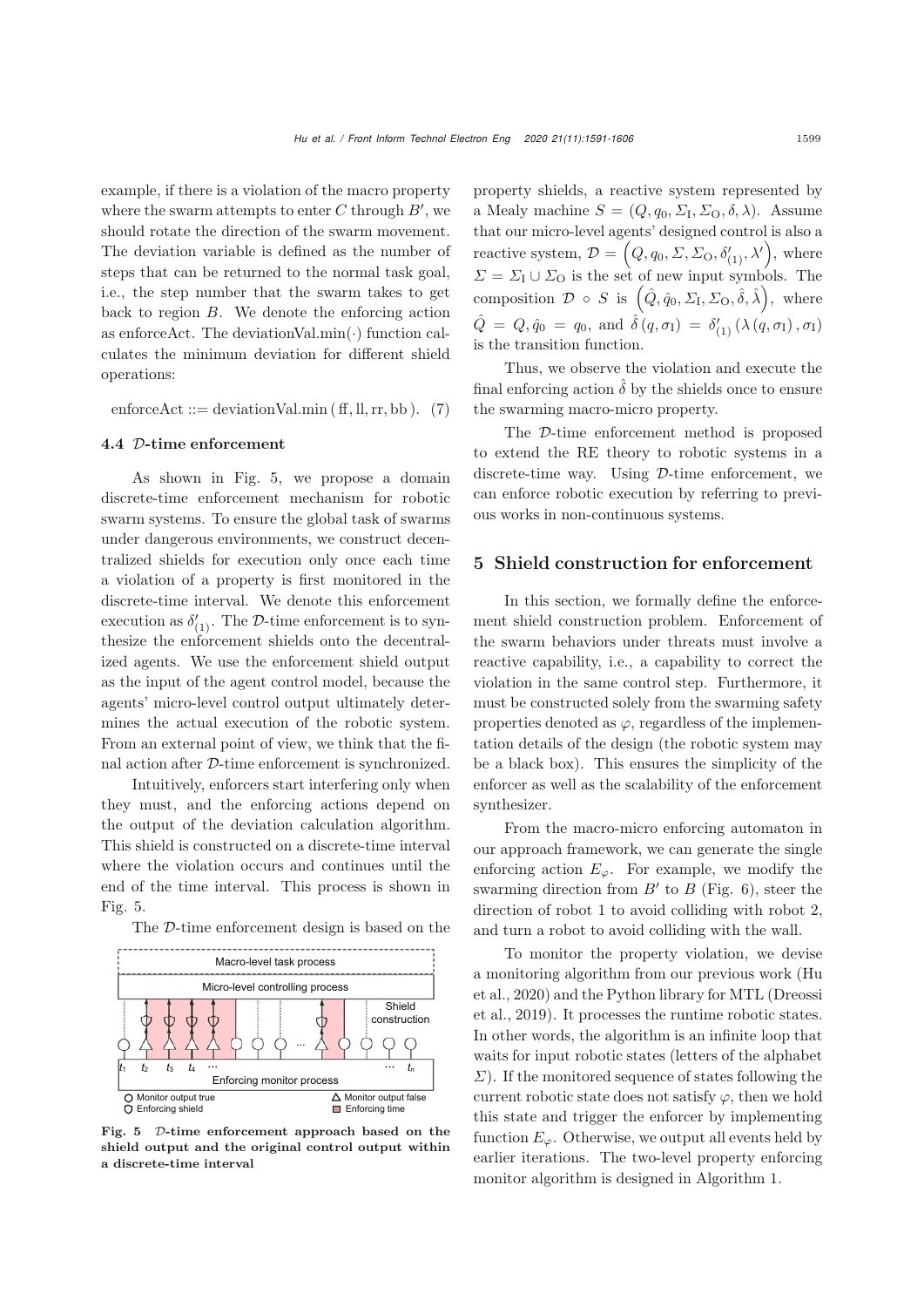In the  $\varphi$  property monitor, we call a hierarchical two-level StateGo function. It is a runtime state transmission method which has been illustrated in our previous work [\(Hu et al.](#page-14-17), [2020\)](#page-14-17). This method consists mainly of a series of retrieval interface functions and the logic operator algorithms of DT-MTL. When the enforcing monitor receives a violation, we build the enforcer by the trigger output  $E_\varphi$  mac or  $E_{\varphi}$  mic.

1. Decentralized shields

The agents in a swarm should satisfy a common macro task property. Thus, a macro enforcing action  $E_\varphi$  mac can be defined as the finite agent actions as

$$
E_{\varphi} \_\text{mac}(id, t) \stackrel{\text{def}}{=} \wedge_{i \in \{1, \dots, |\mathcal{U}|\}} E_{\varphi} \_\text{mic}(i, t), \quad (8)
$$

where  $i$  is the ID of the agent of the macro swarm. By recalling these agents in the swarm, we implement the macro enforcer as the specific subclass of the

| <b>Algorithm 1</b> Property enforcing monitor for $\varphi$          |  |  |  |  |  |  |
|----------------------------------------------------------------------|--|--|--|--|--|--|
| <b>Input:</b> a set of states $\text{STAT}[id][\sigma]$ of the swarm |  |  |  |  |  |  |
| <b>Output:</b> an enforcing trigger $E_{\varphi}$                    |  |  |  |  |  |  |
| 1: <b>Function:</b> enforcingMonitor(STAT, $\varphi$ , $\sigma$ )    |  |  |  |  |  |  |
| $2:$ loop                                                            |  |  |  |  |  |  |
| update $(\sigma)$<br>3:                                              |  |  |  |  |  |  |
| while macroStateGo(STAT, $\varphi$ , $\sigma$ ) do<br>4:             |  |  |  |  |  |  |
| while microStateGo(STAT, $\varphi$ , $\sigma$ ) do<br>5:             |  |  |  |  |  |  |
| <b>if</b> (microStateGo = $=$ false) then<br>6:                      |  |  |  |  |  |  |
| return $E_{\varphi}$ mic<br>7:                                       |  |  |  |  |  |  |
| end if<br>8:                                                         |  |  |  |  |  |  |
| end while<br>9:                                                      |  |  |  |  |  |  |
| if (macroStateGo $==$ false) then<br>10:                             |  |  |  |  |  |  |
| return $E_{\varphi}$ mac<br>11:                                      |  |  |  |  |  |  |
| end if<br>12:                                                        |  |  |  |  |  |  |
| end while<br>13:                                                     |  |  |  |  |  |  |
| 14: end loop                                                         |  |  |  |  |  |  |

safety shield functions of agents. Here,  $E_{\varphi}$  mic $(i, t)$ might be decomposed by the macro enforcing trigger or the micro enforcing trigger. To show the difference, we define the shield  $S_i(\varphi, t)$  generated by  $E_{\varphi}$  mac as  $S_i(\varphi, 1, t)$  and the shield directly generated by the micro enforcing trigger  $E_{\varphi}$  mic as  $S_i(\varphi, 2, t)$ .

Thus, the decentralized shields generated by the enforcing trigger  $E_{\varphi}$  can be denoted as

$$
\begin{cases}\nE_{\varphi} \stackrel{\text{def}}{=} \wedge_{i \in \{1, \dots, |\mathcal{U}|\}} S_i(\varphi, t), \\
S_i(\varphi, t) = \langle S_i(\varphi, 1, t), S_i(\varphi, 2, t) \rangle.\n\end{cases} \tag{9}
$$

2. Shield synthesis

The set  $\{S_i(\varphi, t)|i \in \mathcal{U}\}\$  of synthesized shields (1) is correct, (2) deviates minimally, and (3) is bounded.

To satisfy  $\varphi$  and ensure a minimal deviation, the enforcer must not generate the output enforcing action arbitrarily. It must comply with the swarming goal and the degree of deviation of the enforcement trajectories. While correcting the erroneous behavior sequences, the deviation monitor returns the modified path with a minimized deviation.

This may be achieved by solving a two-player safety game as discussed in [Standley and Korf](#page-15-11) [\(2011](#page-15-11)) and [Zhang Y et al.](#page-15-12) [\(2014](#page-15-12)). Similarly, we propose a generic approach to obtain the deviation value of a specific agent by constructing the DeviationFinder (Fig. 6), where one player represents the design goal and the other player represents the alternative safety enforcement trajectories which are denoted as ff, ll, rr, and bb. Depending on the trajectories, our algorithm calculates an array of predicated deviations, i.e., DEVN. To be specific, the two tuples such as



Fig. 6 Deviation degree constructed by our DeviationFinder for robot 1 in the example of Fig. 2 (the original moving direction, i.e., the input of shield  $S_1$ , is ff)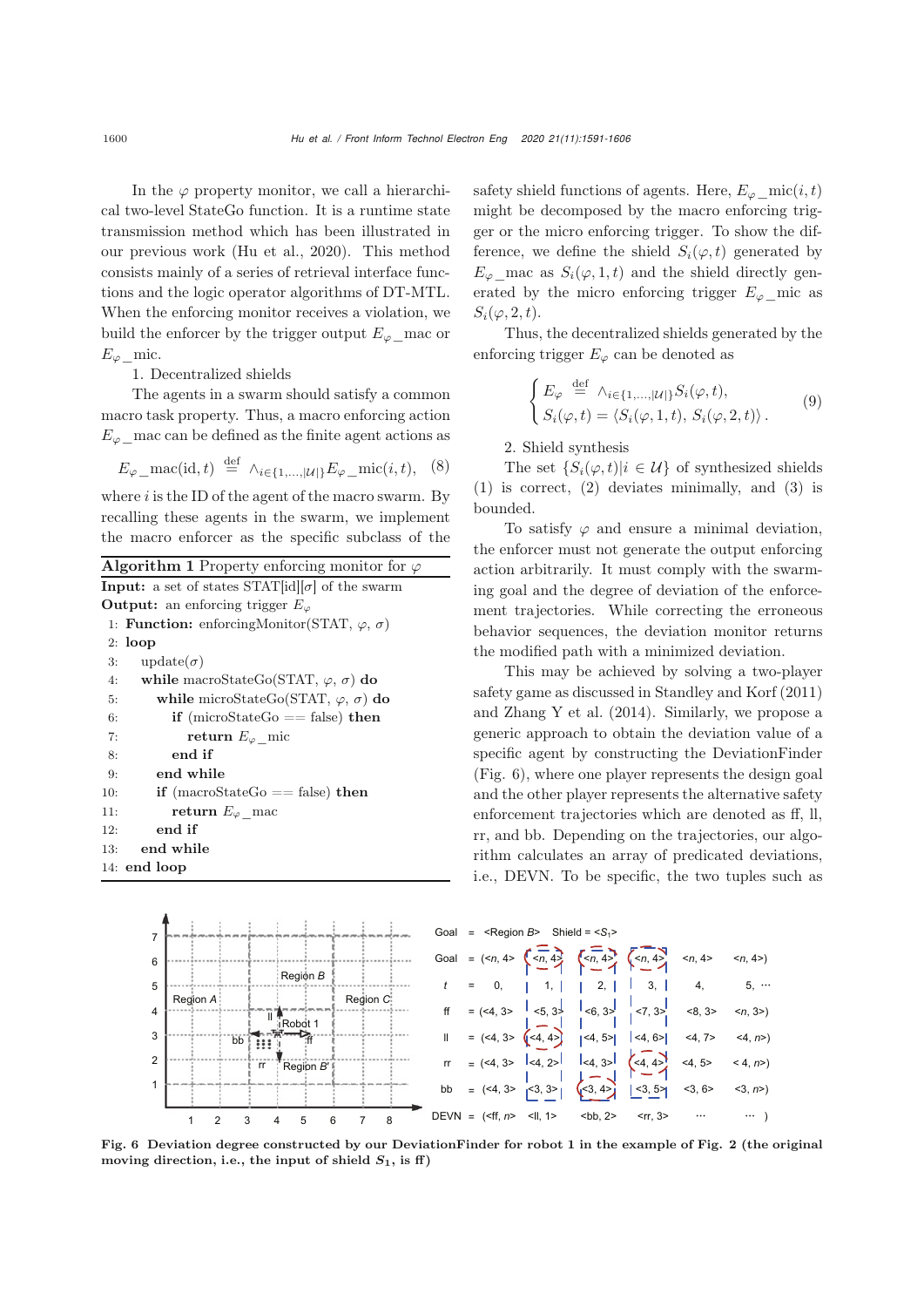$\langle f, n \rangle$  represent the enforcing action and the predicated deviation value. Using this general method to calculate the enforcing output, (1) the goal of enforcement construction makes sure that  $\varphi(I, O')$  is always satisfied, (2) the enforcement trajectory output from shields is a minimal deviation modification, and (3) the path and enforcement shield actions are abstracted and defined on a discrete-time interval. Thus, the shields are bounded.

The enforcement shields will be executed only during a single interval, and the enforcing output depends on the DeviationFinder algorithm, as shown in Algorithm 2.

| <b>Algorithm 2</b> Property Deviation Finder for $\varphi$ |  |  |  |
|------------------------------------------------------------|--|--|--|
| <b>Input:</b> a set of signals VAR of the aimed sensors on |  |  |  |

- each bot, the critical value CVAL for the swarming goal, and the enforcing action set actionSet
- **Output:** the minimized deviation degree value  $\text{DEVN}_{\varphi}$ and the corresponding action ACT
- 1: Function: computeDevn(VAR, CVAL, actionSet)
- 2:  $n \leftarrow$  the number of elements in actionSet
- 3: for iter  $\leftarrow$  1 to *n* do
- 4: DEVNiter ← CVAL−VARiter

5: if  $DEVN_{iter} < min(DEVN_{iter})$  then

- 6: Update  $\text{DEVN}_{\varphi} = \text{DEVN}_{\text{iter}}$
- 7: Update  $ACT = actionSet[iter]$
- 8: end if
- 9: end for
- 10: Return DEVN<sub>∞</sub>, ACT

The enforcement execution is a  $\mathcal{D}\text{-time}$  enforcement progress. The enforcing action outputs should be computed by the deviation degree  $\text{DEVN}_{\varphi}$ . Function computeDevn accumulates the violated properties  $\varphi$  and the corresponding enforcing trigger  $E_{\varphi}$ . If an enforcement requirement is received, then only the enforcement control signal is updated by calculating the minimal enforcing actions. If the enforcement requirement is not received, then it immediately loops the result logging event, which is sent out by the property monitor.

# 3. Shield composition

As shown above, the shield on agent  $i$  is a pair of partial functions  $\langle S_i(\varphi, 1, t), S_i(\varphi, 2, t) \rangle$ . Each agent's shield applies only to itself. This means that when multiple agents act in the same system, their trajectories are modified only by their respective shields. However, the individual shields of each agent act together to make the system safe. The joint

behavior of the shields is captured by the functional composition.

Our synthesis algorithm builds upon the existing works [\(Bloem et al.](#page-14-20), [2014;](#page-14-20) [Raju et al.](#page-14-13), [2019\)](#page-14-13). We define the composition of shields for agents 1 and 2 at time t as

$$
S_{1}(\varphi, t) \circ S_{2}(\varphi, t) = S_{2}(\varphi, t) \circ S_{1}(\varphi, t)
$$
  
=  $\langle S_{1}(\varphi, 1, t) \circ S_{2}(\varphi, 1, t), S_{1}(\varphi, 2, t) \circ S_{2}(\varphi, 2, t) \rangle$ . (10)

Similarly, "∘" denotes the joint behavior of the shields. This composition can be extended to an arbitrary number of shields by composing their constituent functions. We implement the algorithms in the C programming language. Our tool takes a specification file as input and reads the robotic states from the robotflocksim tool [\(Vásárhelyi et al., 2018\)](#page-15-3). The specification describes the property and enforcement information. Our algorithms output the enforcement signal to the robotflocksim and drive the simulated robotic swarm movement as we wish. The tool cannot impact the global task-controlling behaviors in the robotflocksim, but we enforce the safety property in swarm tasks by the runtime enforcement mechanism. The enforcement progress can also be displayed in the robotflocksim tool. In this way, we perform experiments for robot control and enforcement on this platform.

# 6 Platform implementation and experiments

We implement the monitor specification and enforcement platform on robotflocksim, a simulation tool for robotic swarms. We apply shields in a scenario, in which a UAV swarm is controlled by a given control program. These shields maintain certain properties while performing a surveillance mission in a dynamic environment and ensuring collision-free movement among the UAV agents.

Note that a common UAV control model in the robotflocksim tool simulates a ground control station that communicates with an actuator onboard the UAV. The property monitor receives and displays updates from the UAV, including position, heading, wind speed, and battery state. Errors occur all the time if we use this type of purely adaptive control to ensure safety properties in dynamic swarming tasks. This is because a simple swarm control model might neglect some of the required safety properties due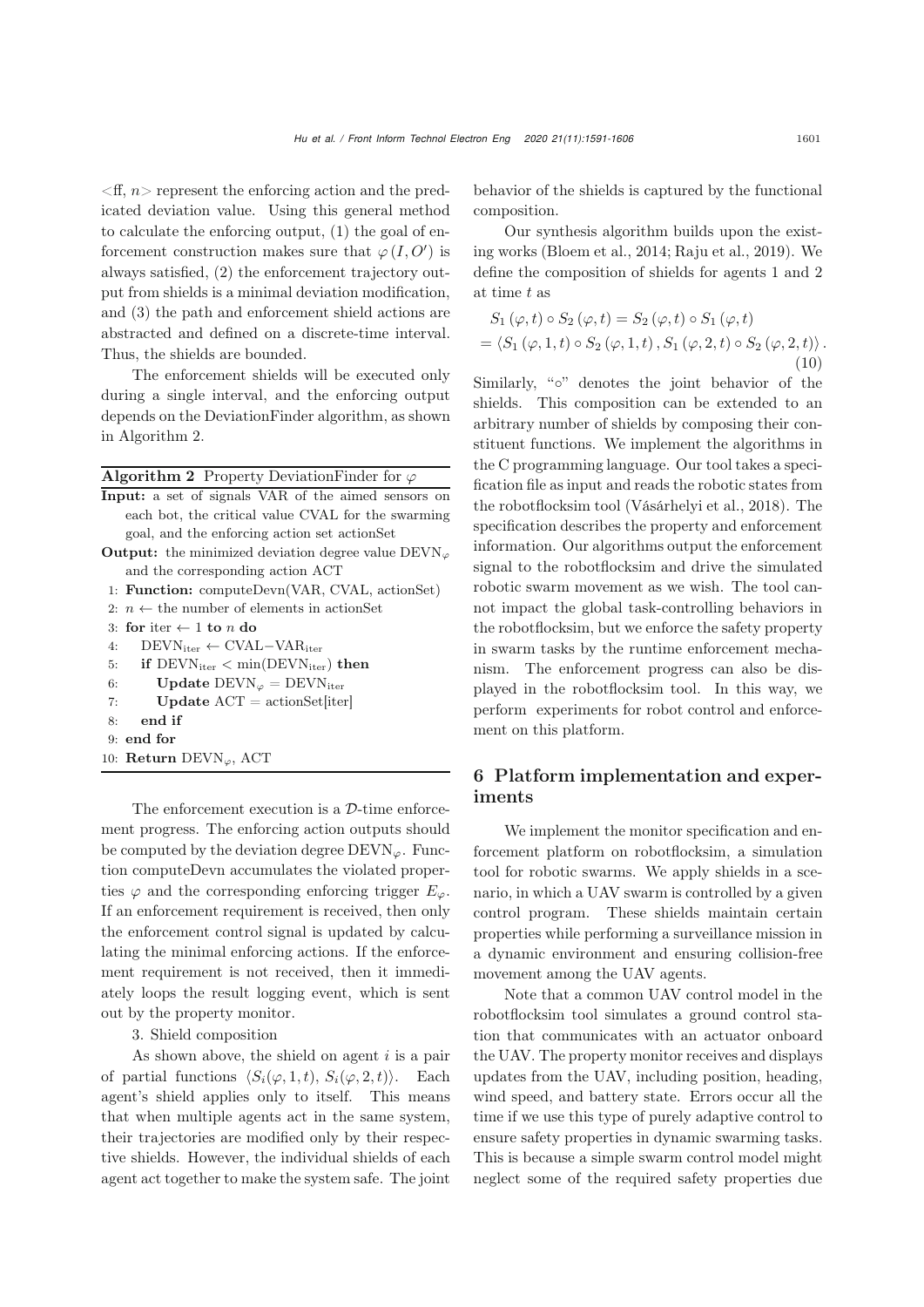to the previously unknown information, burst disturbance, illegal task instruction, high workload, fatigue, or an incomplete understanding of exactly how commands onboard UAV agents are executed.

Thus, we implement an enforcing monitor in the manner described earlier. It can also modify the actual execution trajectories to the UAV's actuator, such as waypoints to fly to. We assume that the UAV swarm routes have certain properties. For the UAV swarm simulated in the robotflocksim tool, its states are possibly modified by our enforcing monitor during mission execution to respond to the swarming task environment.

Consider the mission simulation platform in Fig. 7, which contains four huge open areas (already illustrated in Section 3), in which a UAV swarm contains 100 UAVs. In addition, we increase the number of UAVs to 150 or even 200 to experimentally compare the effect of our enforcement approach with that of the original system.

The experiments involve three fault injection approaches that set a risk identification on the regions, set the battery level, and construct unstable winds to cause collisions among the UAVs. The UAV enforcing monitor can collect all the related states on the UAV itself and observe the neighbors' loc.x,  $\mathrm{loc}.y$ , dir.x, and dir.y from a specified nearby range.

In this map, we identify region  $C$  as a target area that we have to enter in the correct sequence, and the boundary between two openly connected regions.

To reduce monitor overhead on the UAVs, we collect just the corresponding event and state traces of interest. The runtime monitors are generated and deployed on the robot agents automatically by parsing the specification. Furthermore, we release the idle monitors when a property specification does not require them.

## 6.1 Experimental settings

In our experiments, we specify the macro-micro property constructed by different robotic levels, e.g., the swarm task level and the collision-free agent level. These properties protect the robotic self-organized control algorithm from violation; the swarm task is illustrated as in the given specification. The properties are shown as follows:

(P1) The UAV swarm can fly only from area B to area  $C$ , but not from  $B'$  to  $C$ .

(P2) The UAV has to leave primary area A within 200 time steps.

(P3) The distance between any two UAVs is not less than 0.5 m to avoid collision.

(P4) Once the battery of a UAV is low, it should return to the designated landing site in zone A within



Fig. 7 Simulation platform containing four areas and a swarm of 100 UAVs: (a) from A to B'; (b) marching in  $B'$ ; (c) from  $B'$  to  $C$ ; (d) enforcing UAVs to  $B$ ; (e) marching in  $B$ ; (f) from  $B$  to  $C$ 

The circles indicate the swarming locations and the boxes indicate the current target locations of the UAVs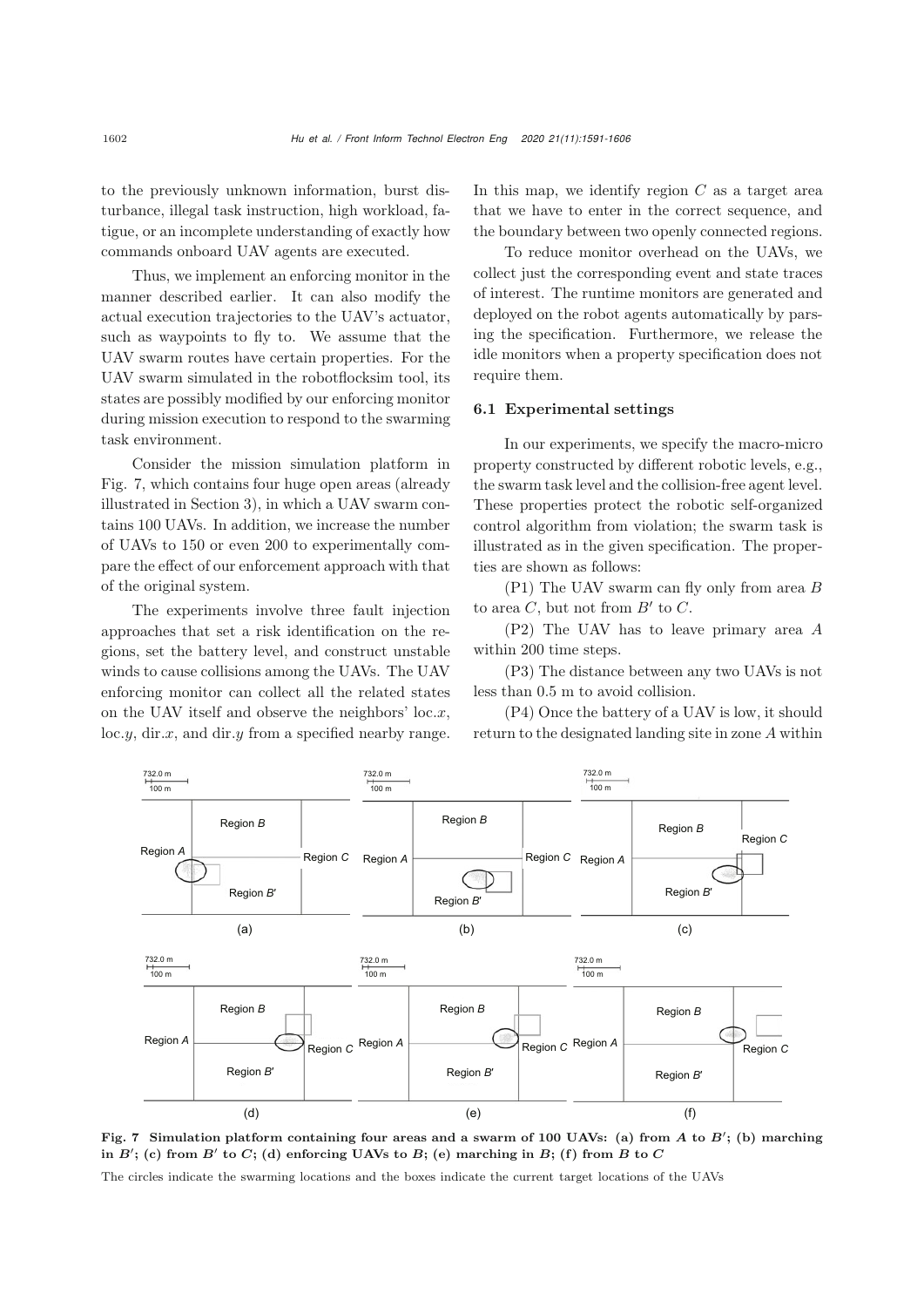5 time steps.

To evaluate the effectiveness when deploying P1–P4 enforcing monitor, we run the robotic swarm flocking simulation on the robotflocksim tool and test whether it correctly avoids the uncertain threats we have injected. The settings of this experiment are shown as follows:

(1) EXP\_1. Command robotic swarm to forward from region  $A$  to region  $C$  without passing through region B.

(2) ErrorLevel. The property to be enforced is at the macro level.

(3) Violation\_1. Swarm motion routes violate task assignment.

(4) Enforcing\_1. The action of the swarm entering region  $C$  is suppressed.

In this experiment, we model a task where the swarm moves from  $A$  to  $C$  bypassing  $B'$ . After the swarming location value changes to  $C$  loc from  $B'$  loc, the macro monitor captures the violation of the swarm task policy. Relying on the Deviation-Finder calculation, the monitor executes the shields on agents to redirect the UAV swarm to B correctly (The experimental process is shown in Fig. 7).

(1) EXP\_2. Command robotic swarm to keep moving in region A.

(2) ErrorLevel. The property to be enforced is at the macro level.

(3) Violation\_2. Swarm motion routes violate task assignment.

(4) Enforcing\_2. The action of the swarm entering other regions is inserted.

After 200 time steps, we test whether the swarm is still in region A as scheduled. The observed result is that, as expected, the shields force the UAVs to move toward the target region  $C$  through Deviation-Finder's calculation result.

We do another micro enforcing experiment on the robotflocksim to test the local agents' collisionfree enforcing ability with the micro monitor. The settings of this experiment are shown as follows:

(1) EXP\_3. Configure the UAV swarm to move at different speeds.

(2) ErrorLevel. The property to be enforced is at the micro level.

(3) Violation\_3. Location oscillation of agents violates the collision-free property.

(4) Enforcing\_3. The action of agents is inserted. Agents tend to reduce the movement speed of the swarm.

In this experiment, we increase the wind speed to 4 m/s and constantly adjust the swarming speed of the UAVs. It tests whether our micro enforcing monitors can reduce the collisions between the UAVs that occur in the original control system. We experiment with different numbers of UAVs, and the results are shown in Fig. 8.

In the enforcement experiment where the battery is low, we add the virtual battery power flag for each UAV in the robotflocksim tool and set different simulated power conditions. Then, we observe that the UAVs would return to the base under a low battery level as expected. The settings of this experiment are shown as follows:

(1) EXP\_4. Set a specific UAV to low battery power status.

(2) ErrorLevel. The property to be enforced is at the micro level.

(3) Violation\_4. The battery level of a UAV is too low to navigate.



Fig. 8 Enforcement results of the collision-free property of P3 simulated on a swarm in size ranging from 100 to 200 UAVs with different swarming speeds: (a) collisions at swarm speed of 6.0 m/s; (b) collisions at swarm speed of 8.0 m/s

The orange cylinder in robotflocksim+RE indicates the number of collisions on the robotflocksim platform with the RE approach. References to color refer to the online version of this figure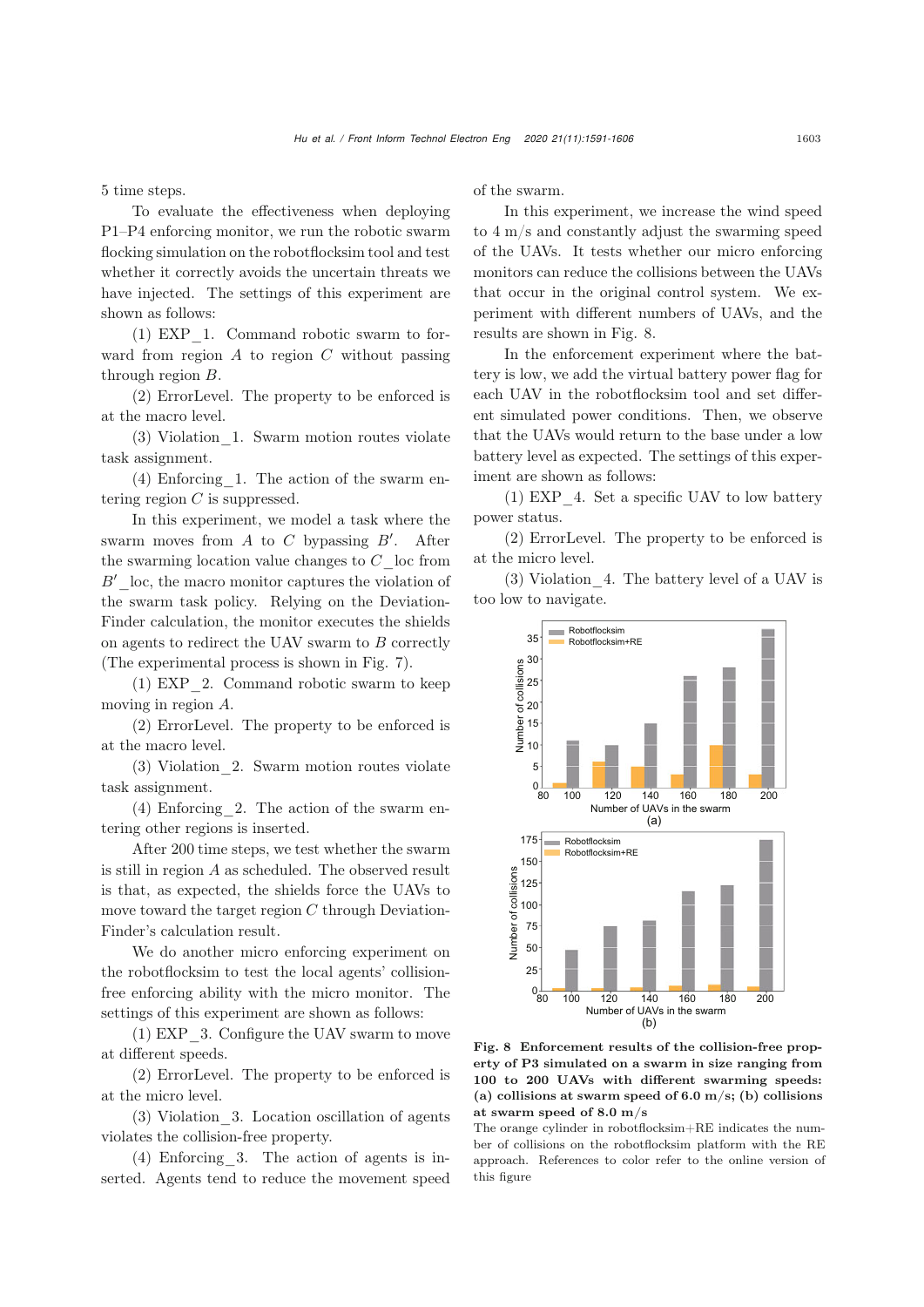(4) Enforcing\_4. The action of the agent is inserted. It is enforced to move back into region A.

# 6.2 Evaluation

Table [1](#page-13-0) shows the overhead time of the enforcing monitors under the simulation task with 100 UAVs, i.e., Time.Overhead. The cardinality of the state space  $|Q|$  is on a specific property that the robotic simulation platform monitors. Shield size  $|S|$  is the number of shields that are generated only by the enforcing monitors. Time.Task is the task execution time of the monitored robotic system in our experiments. For example, the whole time cost of the UAV task process specified in P1 is 80 time steps. A time step contains 30 clock cycles and each clock cycle set in the experiment is 100 ms. Similarly, we observe the task processes for property P2 in 200 time steps, i.e., 600 s.

All experiments were performed on a computer running Ubuntu 16.04 with 3.1 GHz CPU and 4 GB RAM. Results showed that our macro-micro enforcement approach scales well for the robotic systems on the robotflocksim simulation platform. A summary of our experimental results is shown as follows:

1. Many previous methods can construct a selforganized control model for robots in a stable environment. However, they cannot cope with a sudden change of the environment or guarantee the correctness of a swarming mission. There are few studies on a runtime enforcement method for the hierarchical macro-micro levels of a robotic swarm. Therefore, it is not easy to compare our work with others directly. However, in a comparison with the classic swarm control algorithms without enforcement [\(Turgut et al.](#page-15-5)[,](#page-14-2) [2008](#page-15-5)[;](#page-14-2) [Gökçe and Şahin](#page-14-4)[,](#page-14-2) [2009](#page-14-4)[;](#page-14-2) Brambilla et al., [2013](#page-14-2); [Floreano and Wood](#page-14-3), [2015](#page-14-3)), our approach has the effect of correcting mission planning in uncertain external environments as shown in Fig. 7. In addition, by taking the collision-free prop-

<span id="page-13-0"></span>Table 1 Runtime enforcement overhead evaluation of the UAV mission properties P1–P4 developed on the robotflocksim simulation tool

|                        |         |     | Property $ Q $  S  Time. Task (s) Time. Overhead (s) |
|------------------------|---------|-----|------------------------------------------------------|
| P1                     | 202 100 | 240 | 0.32                                                 |
| P <sub>2</sub>         | 202 100 | 600 | 0.01                                                 |
| $P1 + P3$              | 302 112 | 240 | 1.05                                                 |
| $P1 + P4$ 302 101      |         | 240 | 0.12                                                 |
| $P1 + P3 + P4$ 402 121 |         | 240 | 1.21                                                 |

erty as an example, we conduct a micro property enforcement experiment, through which we can see that our enforcement method mitigates the collision effect under different swarming speed conditions and different numbers of UAVs (Fig. 9).



Fig. 9 Number of collisions under different swarming speed conditions and different numbers of UAVs

2. Enforcement from the experiments includes multiple properties, P1–P4. The monitoring and enforcing overhead on the Linux operating system is negligible because we send only part of the robotic data by calling the bus. An important part of our approach's impact on the original system is the communication overhead and the shield generation overhead on the swarm simulation platform. The overhead in our approach in experiments is shown as the results of Time.Overhead in Table 1. Obviously, property P3 has high overhead because of the continuous generation and the release of the enforcement shields in the process of enforcing the collision-free property. Even so, the correct task sequence of P1 can be guaranteed.

# 7 Conclusions and future work

In this study, we have proposed a runtime enforcement (RE) approach for robotic swarm systems, and discussed a formal specification to describe the macro-micro property and the enforcement information. To monitor the property using traditional semantics on infinite traces for temporal logic and to consider the robotic swarm characteristics, we have used the discrete-time metric temporal logic and proposed the D-time enforcement mechanism for robotic swarm systems. To build the enforcers automatically, we have generated shields from macro monitors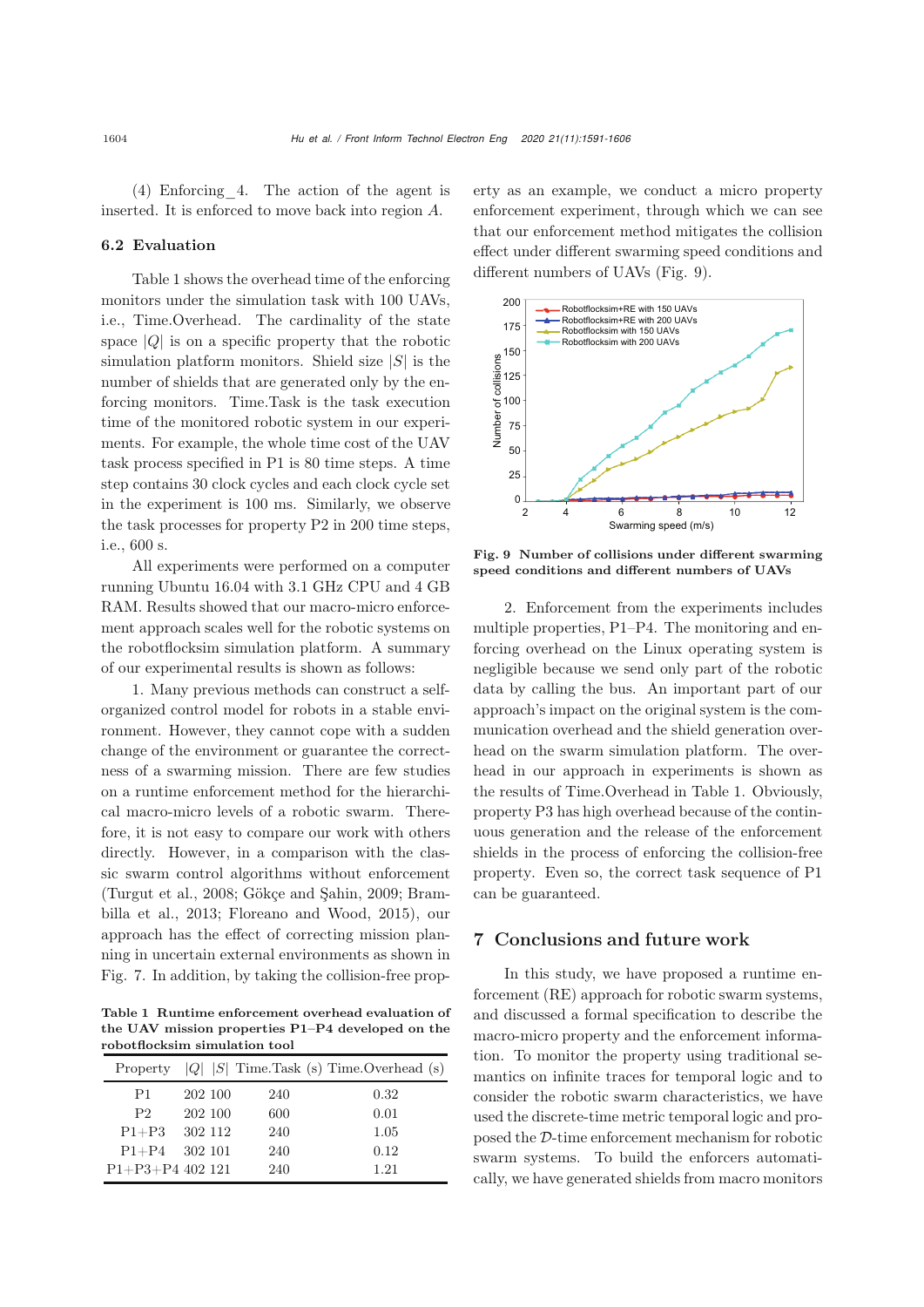for task sequence properties and the micro monitors for safety properties of a single agent. The corresponding enforcement shield construction algorithm has been illustrated.

We have implemented the above enforcement mechanism on the robotflocksim robotic simulation tool and demonstrated it with a moving swarm task from region  $A$  to region  $C$ . Furthermore, we have considered the safety property of being collision-free and having adequate battery. Experiments demonstrated that our approach can automatically generate shields at runtime. The experiments also showed that our approach is feasible and that the overhead is low.

In the future, we will consider the approach of anticipatory active monitoring [\(Dong et al.](#page-14-21), [2012\)](#page-14-21) on robotic systems and generating shields without definite enforcement information. Moreover, the current RE method on robotics has not adopted a prediction ability to avoid property violations. We will introduce predictive semantics [\(Zhang X et al., 2012\)](#page-15-13) for enforcement in robotic swarm systems.

#### Contributors

Chi HU, Wei DONG, and Yong-hui YANG designed the research. Chi HU, Hao SHI, and Fei DENG processed the data. Chi HU drafted the manuscript. Wei DONG helped organize the manuscript. Chi HU and Wei DONG revised and finalized the paper.

#### Compliance with ethics guidelines

Chi HU, Wei DONG, Yong-hui YANG, Hao SHI, and Fei DENG declare that they have no conflict of interest.

#### References

<span id="page-14-18"></span>Bauer A, Falcone Y, 2016. Decentralised LTL monitoring. *Form Meth Syst Des*, 48(1-2):46-93.

https://doi.org/10.1007/s10703-016-0253-8

- <span id="page-14-20"></span>Bloem R, Chatterjee K, Greimel K, et al., 2014. Synthesizing robust systems. *Acta Inform*, 51(3-4):193-220. https://doi.org/10.1007/s00236-013-0191-5
- <span id="page-14-2"></span>Brambilla M, Ferrante E, Birattari M, et al., 2013. Swarm robotics: a review from the swarm engineering perspective. *Swarm Intell*, 7(1):1-41. https://doi.org/10.1007/s11721-012-0075-2
- <span id="page-14-5"></span>Chung SJ, Paranjape AA, Dames P, et al., 2018. A survey on aerial swarm robotics. *IEEE Trans Robot*, 34(4):837- 855. https://doi.org/10.1109/TRO.2018.2857475
- <span id="page-14-21"></span>Dong W, Zhao CZ, Shu SX, et al., 2012. Anticipatory active monitoring for safety- and security-critical software. *Sci China Inform Sci*, 55(12):2723-2737. https://doi.org/10.1007/s11432-012-4739-8
- <span id="page-14-16"></span>Dreossi T, Fremont DJ, Ghosh S, et al., 2019. VERIFAI: a toolkit for the formal design and analysis of artificial intelligence-based systems. Proc 31st Int Conf on Computer Aided Verification, p.432-442. https://doi.org/10.1007/978-3-030-25540-4\_25
- <span id="page-14-10"></span>Egerstedt M, Lee SG, Diaz-Mercado Y, et al., 2020. Control of Swarming Robots. US Patent 10 537 996.
- <span id="page-14-11"></span>Fine BT, Shell DA, 2013. Unifying microscopic flocking motion models for virtual, robotic, and biological flock members. *Auton Robot*, 35(2-3):195-219. https://doi.org/10.1007/s10514-013-9338-z
- <span id="page-14-3"></span>Floreano D, Wood RJ, 2015. Science, technology and the future of small autonomous drones. *Nature*, 521(7553): 460-466. https://doi.org/10.1038/nature14542
- <span id="page-14-4"></span>Gökçe F, Şahin E, 2009. To flock or not to flock: the pros and cons of flocking in long-range "migration" of mobile robot swarms. Proc 8th Int Joint Conf on Autonomous Agents and Multiagent Systems, p.65-72.
- <span id="page-14-17"></span>Hu C, Dong W, Yang YH, et al., 2020. Runtime verification on hierarchical properties of ROS-based robot swarms. *IEEE Trans Reliab*, 69(2):674-689. https://doi.org/10.1109/TR.2019.2923681
- <span id="page-14-6"></span>Khosla P, Brown B, Paredis C, et al., 2002. Millibot Report. Report on Millibot Project, DARPA Contract DABT63-97-1-0003, Carnegie Mellon University, Pittsburgh, Pennsylvania, USA.
- <span id="page-14-12"></span>Könighofer B, Alshiekh M, Bloem R, et al., 2017. Shield synthesis. *Form Meth Syst Des*, 51(2):332-361. https://doi.org/10.1007/s10703-017-0276-9
- <span id="page-14-19"></span>Ligatti J, Bauer L, Walker D, 2005. Edit automata: enforcement mechanisms for run-time security policies. *Int J Inform Sec*, 4(1-2):2-16. https://doi.org/10.1007/s10207-004-0046-8
- <span id="page-14-8"></span>Mondada F, Gambardella LM, Floreano D, et al., 2005. The cooperation of swarm-bots: physical interactions in collective robotics. *IEEE Robot Autom Mag*, 12(2):21-28. https://doi.org/10.1109/MRA.2005.1458313
- <span id="page-14-7"></span>Nagavalli S, Chien SY, Lewis M, et al., 2015. Bounds of neglect benevolence in input timing for human interaction with robotic swarms. Proc  $10^{th}$  Annual ACM/ IEEE Int Conf on Human-Robot Interaction, p.197-204. https://doi.org/10.1145/2696454.2696470
- <span id="page-14-0"></span>Parr T, 2013. The Definitive ANTLR 4 Reference. Pragmatic Bookshelf, Dallas, USA, p.21-33.
- <span id="page-14-14"></span>Pinisetty S, Preoteasa V, Tripakis S, et al., 2017. Predictive runtime enforcement. *Form Meth Syst Des*, 51(1):154- 199. https://doi.org/10.1007/s10703-017-0271-1
- <span id="page-14-15"></span>Pnueli A, 1977. The temporal logic of programs. Proc 18th Annual Symp Foundations of Computer Science, p.46-57. https://doi.org/10.1109/SFCS.1977.32
- <span id="page-14-9"></span>Pugh J, Martinoli A, 2006. Multi-robot learning with particle swarm optimization. Proc  $5<sup>th</sup>$  Int joint Conf on Autonomous Agents and Multiagent Systems, p.441-448. https://doi.org/10.1145/1160633.1160715
- <span id="page-14-1"></span>Rajkumar R, Lee I, Sha L, et al., 2010. Cyber-physical systems: the next computing revolution. Proc  $47^{\text{th}}$ Design Automation Conf, p.731-736. https://doi.org/10.1145/1837274.1837461
- <span id="page-14-13"></span>Raju D, Bharadwaj S, Topcu U, 2019. Online synthesis for runtime enforcement of safety in multi-agent systems. https://arxiv.org/abs/1910.10380